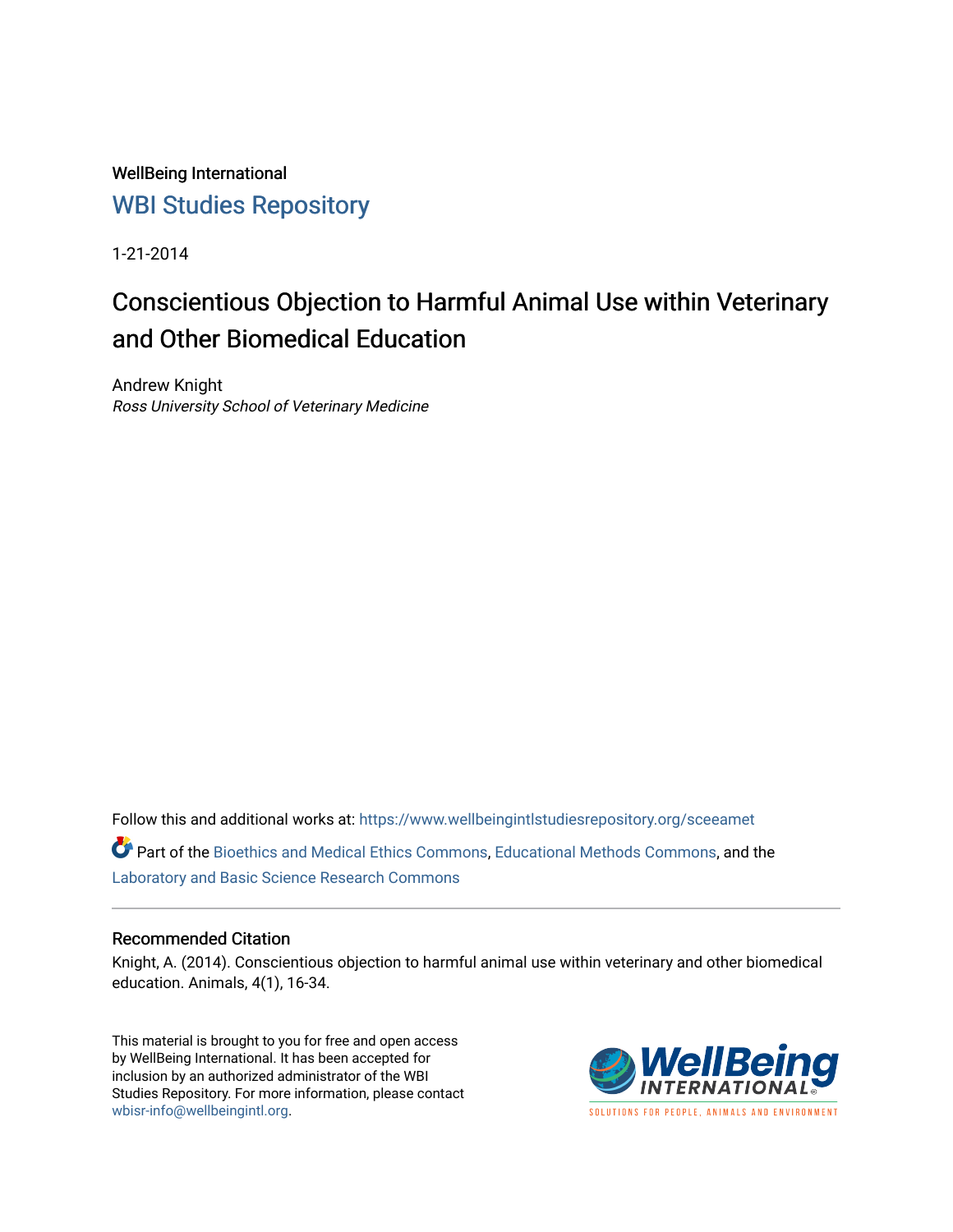

*Review* 

# **Conscientious Objection to Harmful Animal Use within Veterinary and Other Biomedical Education**

# **Andrew Knight**

Ross University School of Veterinary Medicine, P.O. Box 334, Basseterre, St Kitts, West Indies; E-Mail: aknight@rossvet.edu.kn; Tel.: +1-869-465-4161 (ext. 1143); Fax: +1-869-466-5206

*Received: 4 November 2013; in revised form: 13 January 2014 / Accepted: 13 January 2014 / Published: 21 January 2014* 

**Simple Summary:** Classes in which animals are harmed are controversial within veterinary and other life and health sciences courses. Increasingly, students object to the harmful use of animals, and request humane teaching alternatives. Such cases can raise important animal welfare, legal and administrative concerns for universities. Several have implemented formal policies to guide their responses, maximising the likelihood of optimal and consistent outcomes. This paper reviews the development of these conscientious objection policies within Australian veterinary schools, and examines their underlying legal foundations. It concludes with recommendations for other universities considering how to respond to such cases.

**Abstract:** Laboratory classes in which animals are seriously harmed or killed, or which use cadavers or body parts from ethically debatable sources, are controversial within veterinary and other biomedical curricula. Along with the development of more humane teaching methods, this has increasingly led to objections to participation in harmful animal use. Such cases raise a host of issues of importance to universities, including those pertaining to curricular design and course accreditation, and compliance with applicable animal welfare and antidiscrimination legislation. Accordingly, after detailed investigation, some universities have implemented formal policies to guide faculty responses to such cases, and to ensure that decisions are consistent and defensible from legal and other policy perspectives. However, many other institutions have not yet done so, instead dealing with such cases on an *ad hoc* basis as they arise. Among other undesirable outcomes this can lead to insufficient student and faculty preparation, suboptimal and inconsistent responses, and greater likelihood of legal challenge. Accordingly, this paper provides pertinent information about the evolution of conscientious objection policies within Australian veterinary schools, and about the jurisprudential bases for conscientious objection within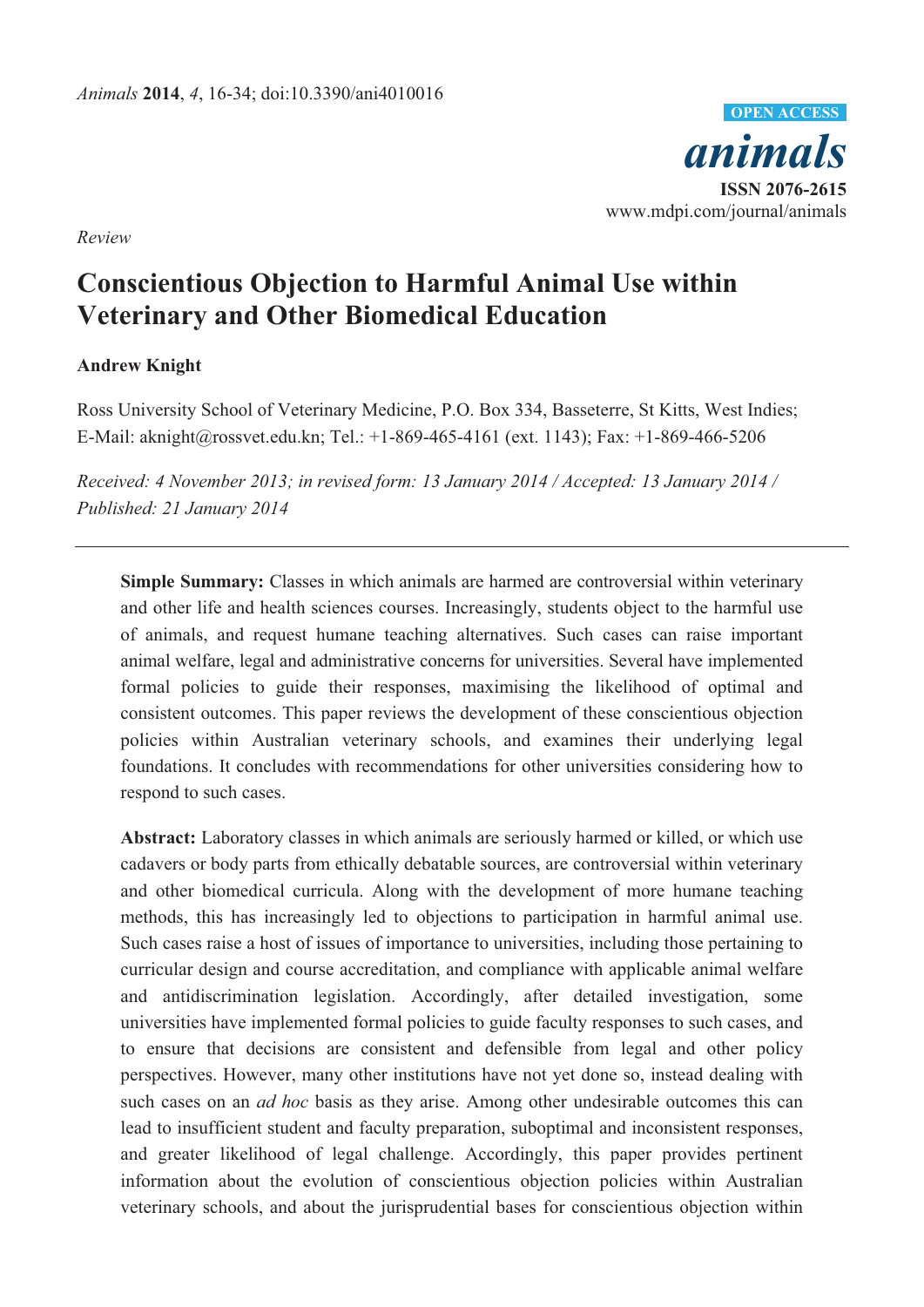**Keywords:** veterinary education; veterinary curriculum; conscientious objection; humane teaching methods; 3Rs

## **1. Introduction**

Within veterinary education many thousands of animals have been killed worldwide during attempts to demonstrate scientific principles within preclinical years, or to teach practical skills within the clinical components of courses. Animals have been killed and dissected to demonstrate anatomical principles. Living animals or organs taken from them have been subjected to invasive experiments in physiology, biochemistry, pharmacology and parasitology laboratories. In many countries the mainstay of veterinary surgical practical training has been the practice of surgical procedures on healthy animals, which have frequently been killed following the procedure. Additionally, students in veterinary, animal science or other courses have often been required to assist with husbandry procedures on farm animals, such as teeth clipping in piglets, and castration in several species. These are usually legally sanctioned procedures, but because they can cause substantial pain and are frequently conducted without analgesia, they cause serious concerns for many students. Similarly, students may be required to attend abattoirs, although their role is usually observational rather than participatory.

However, alternative teaching methodologies have continued to develop for many of these educational applications, and databases including thousands of them now exist (e.g., NORINA: http://oslovet.norecopa.no). Such methods include computer simulations, high quality videos, ethically-sourced cadavers obtained from animals that have died naturally or in accidents, or most commonly, been euthanized for medical reasons, anatomical specimens preserved in a variety of ways, models, mannequins and surgical simulators, non-invasive self-experimentation, and supervised clinical experiences [1–6]. Social attitudes toward more traditional teaching exercises in which animals are harmed have also evolved in recent years and decades, concurrent with changes in student demographics and backgrounds. These factors have led to increasing desires among both students and faculty for more humane teaching methods, which are not reliant on harmful animal use.

Such desires can be particularly strong in certain students, such as those with certain ethical, religious or other viewpoints or sensitivities. Unlike faculty members who have usually been immersed in veterinary school environments for much longer periods, students asked to seriously harm or kill animals during their education may well be confronting such issues for the first time. Indeed, for many it will actually be the first time they've been directly required to harm or kill an animal, to further their educational or career goals. For some students this may profoundly conflict with their personal ethics, and indeed, with the reasons they've chosen to embark on a veterinary degree in the first place.

However, faculty opposition to student requests for humane teaching methods has been common, and has sometimes resulted in conflict. Universities that refuse to provide alternatives for students can find themselves legally liable, and in some cases damages have resulted. In 1995 University of Colorado medical student Safia Rubaii sued her university for US\$95,000 after failing physiology,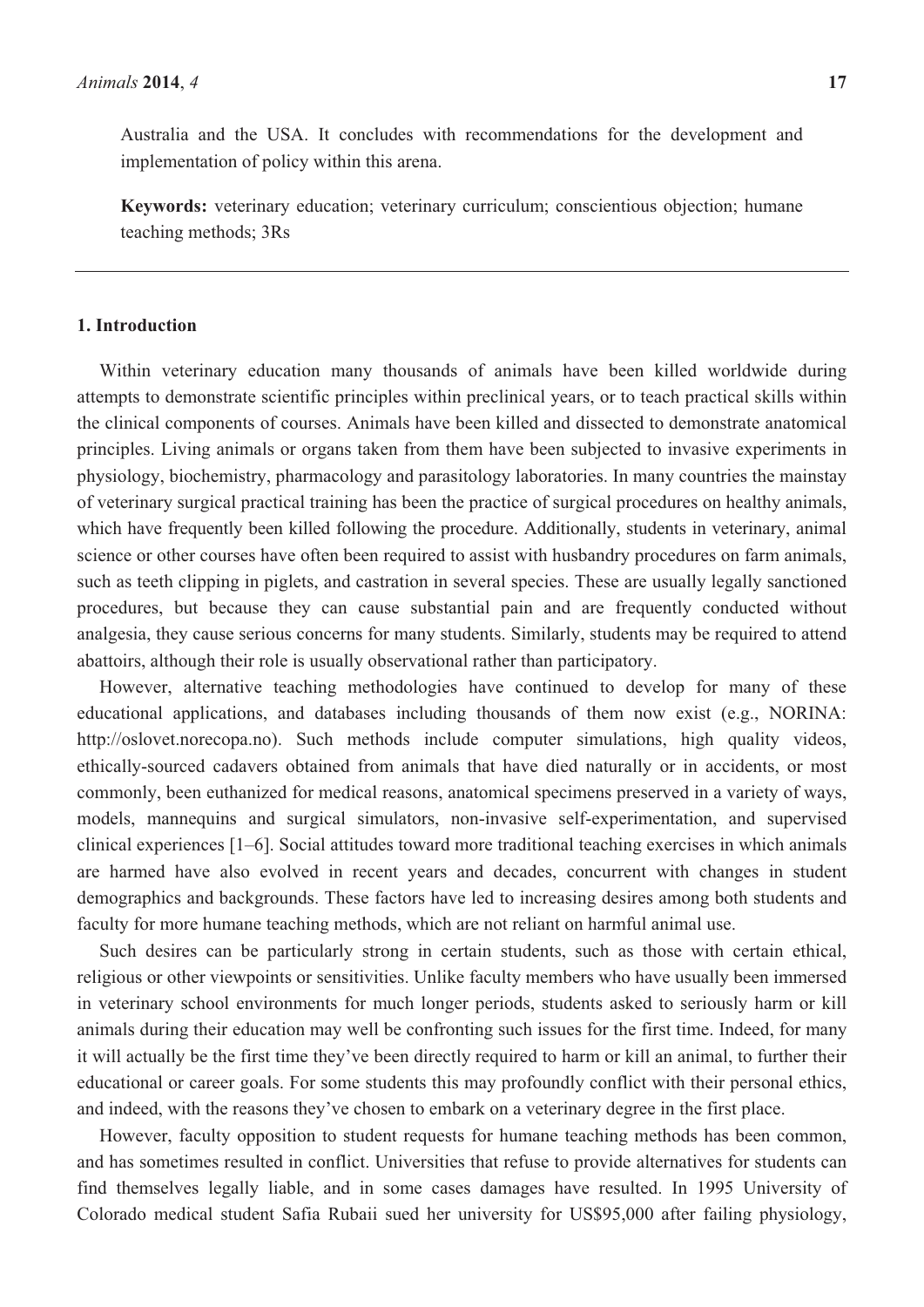because she refused to perform a compulsory experiment which required her to give a lethal injection to an anaesthetised dog. She was forced to retake physiology at the Creighton University School of Medicine in Nebraska, where harmful animal use was not required. Dr. Rubaii successfully graduated from her university in the same year she sued it. When upholding her legal claims, the court also required the university to provide alternatives to future students who might request them, and these terminal dog laboratories have since been entirely replaced by humane alternatives [7,8].

Considerable adverse publicity has sometimes resulted from such cases, when curricular animal killing and academic sanctions applied to conscientiously objecting students are publicised through the mass media. Such cases have the potential to significantly impact the reputations of universities, because of negative public viewpoints about the harming and killing of healthy animals within curricula, and also, because of negative viewpoints about the application of academic sanctions to students or others who object to such animal use. The potential for reputational damage resulting from such treatment of students was aptly illustrated by Rutgers University law professors Francione and Charlton in 1992, in their legal guidebook for such students and their lawyers, who commented in relation to such cases that, "*The conclusion that most people draw is an important and correct one: those who exploit nonhuman animals are often not reluctant to violate the civil rights of humans.*" [9] (p. x).

Such cases raise several ethical, legal and administrative issues of importance to veterinary and other biomedical faculties in which animals are used, including but not limited to those relating to animal welfare standards, applicable animal welfare and civil rights legislation, curricular design and professional accreditation requirements, the efficacy of both traditional and alternative teaching methods, academic freedom, and the non-discriminatory treatment of students.

Accordingly, within the last decade or more, some veterinary schools and universities have reviewed these issues in some detail, following which they have implemented policies allowing and formalizing the process of student conscientious objection to animal use considered harmful or objectionable. These have been called 'conscientious objection' or 'student choice' policies, with the latter being more common in North America. A recent publication, for example, described the establishment of such a policy at the recently established University of Adelaide's School of Animal and Veterinary Sciences [10].

However, despite the introduction of such policies at several veterinary schools and universities within Australia, the US and elsewhere, very little has been published about the jurisprudential bases for student conscientious objection. Recommendations for the development of policy within this arena are similarly lacking. Instead veterinary schools have developed policy on an *ad hoc* basis, usually in response to a case or crisis in this area.

Accordingly, this paper provides pertinent information about the jurisprudential bases for student conscientious objection within Australia and the US, with some additional insights from international jurisdictions. It then describes the evolution of conscientious objection policies within Australian veterinary schools, and concludes with recommendations for the development and implementation of policy within this arena.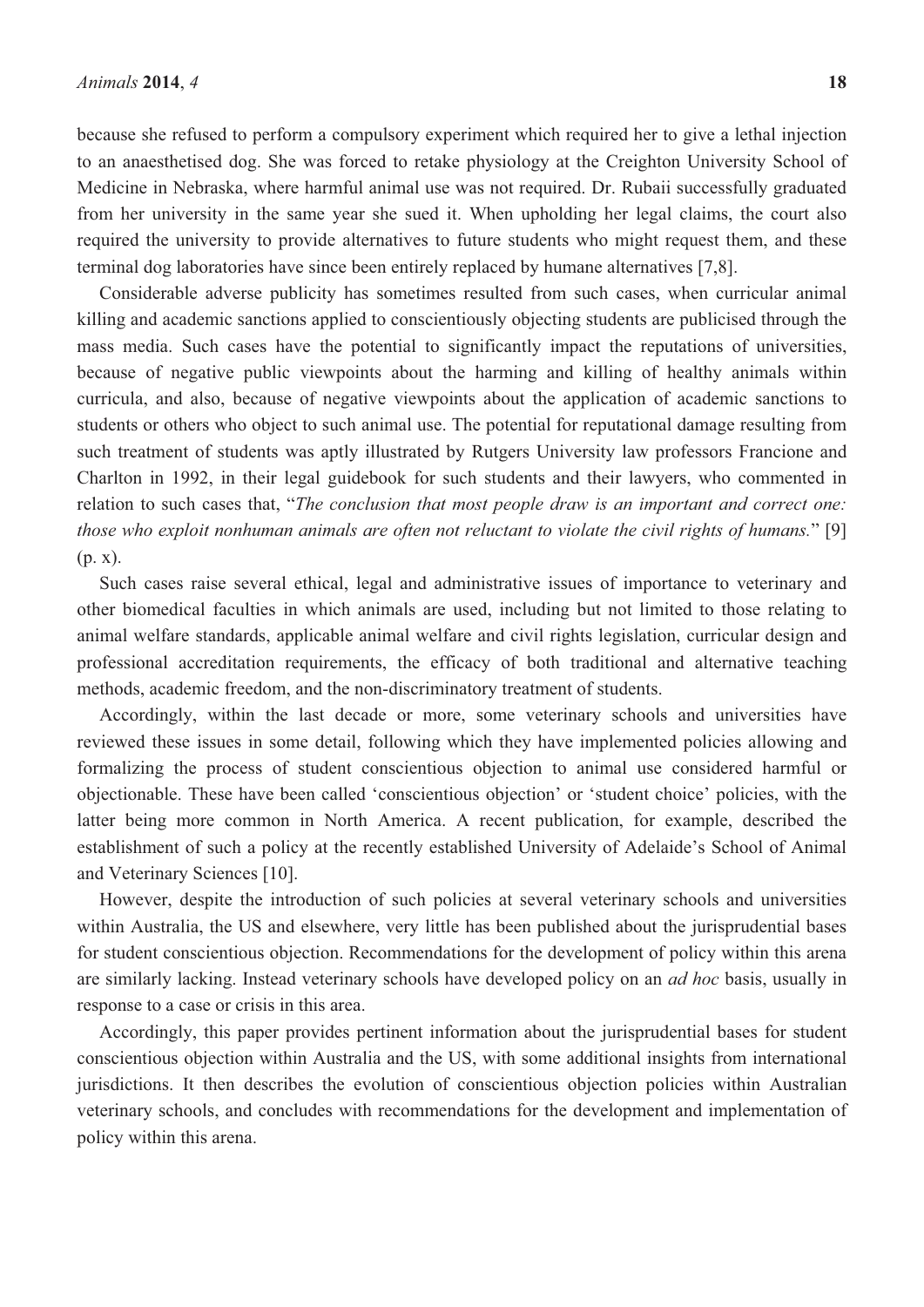#### **2. Definitions and Jurisprudential Bases for Conscientious Objection**

#### *2.1. Importance of Conscientious Objection within Democracies*

Conscientious objection is generally considered to occupy a legitimate, and often legally protected, position within democratic societies. Within Australia for example, statutes making provision for conscientious objection include those pertaining to the vaccination of children, the participation of nurses in medical procedures, and attendance of voters at polling booths on days proscribed by their religion. Another example is provided by the Western Australian Equal Opportunity Act (1984) [11], which in some circumstances outlaws discrimination in education on the grounds of belief. The NSW Law Reform Commission Community Law Reform Program 6th Report *Conscientious Objection to Jury Service* [12], which examined this issue in detail, affirmed that,

*"Australian governments have often stressed the importance in a democratic system of respect for individual conscience"* (p. 27), and, *"It is fundamental to society that people should not be compelled to act against their consciences in the performance of civic duties except in matters of overriding importance or urgency such as a national emergency"* (p. 44).

This principle is also supported by Article 18 of the Universal Declaration of Human Rights, proclaimed by the General Assembly of the United Nations in 1948 [13], which asserts that,

*"Everyone has the right to freedom of thought, conscience, and religion; this right includes freedom to change his religion or belief, and freedom, either alone or in community with others and in public or private, to manifest his religion or belief in teaching, practice, worship and observance."*

Additional international human rights legislation and the laws of several countries, e.g., England, India, Italy, The Netherlands and the US, support the rights of students to conscientiously object to participating in activities that run counter to their beliefs [9,14]. In 1993, for example, the Italian Parliament enacted a law recognizing the right of conscientious objectors to refuse to participate in animal experimentation and dissection. Similarly, Dutch universities are required to provide alternatives to students who do not wish to participate in exercises that harm animals. Likewise, a growing list of US states have passed laws requiring public schools to notify students (and/or their parents) that they may use alternatives to dissection or invasive live animal exercises without penalty [14].

#### *2.2. Claims of Financial or Administrative Burden*

These examples illustrate the fundamental importance normally accorded by modern democratic societies to the right of an individual to act in accordance with their conscience or belief. The "*national emergency*" case mentioned above provides a rare example in which violating such a right is considered acceptable. With respect to a conscientiously held student belief against participating in certain forms of educational animal use, as Francione and Charlton describe in their legal text on this issue [9], purported financial or administrative difficulties are not normally considered a sufficient reason for an educational institution to deny this student right, and to instead require that the student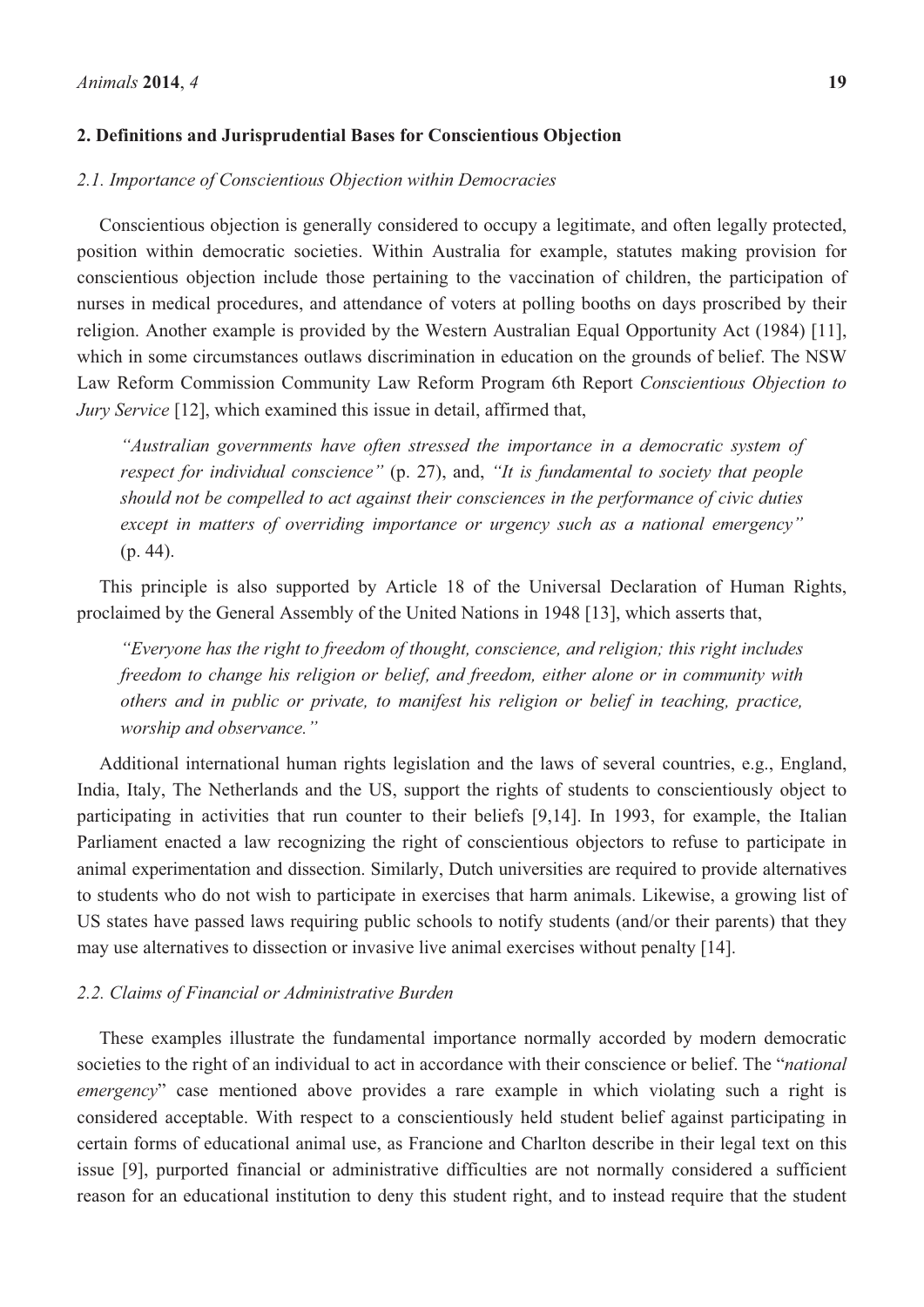participate in such animal use on penalty of academic sanction. An institution may legitimately embark on such a course only if it can demonstrate that the financial and administrative burdens incurred by complying with such a student request would be so great as to seriously jeopardise the continued operation of the university or school—which could be contrary to the national interest.

However, although a body of relevant case law exists from the US and several other countries [9] this author is unaware of any cases in which such an argument has been successfully raised in a legal setting. This is hardly surprising, because humane teaching methods are often cheaper than methods that rely on harmful animal use. Indeed, economic factors have been one of the most important forces driving the introduction of humane teaching methods internationally. Educational animal use is rarely cheap, after all: the purchase, transportation, housing, feeding, veterinary care when necessary, experimental anaesthesia, euthanasia and disposal of these animals, year after year, can add up to a considerable sum. Many alternatives, on the other hand, can be used largely cost free, for years, once the initial purchase has been made. Often the initial sum required is not prohibitive. Most computer simulations, for example, are available for a few hundred dollars or less, and surgical or clinical task trainers can be considerably cheaper. The financial advantages of alternatives have been demonstrated in several studies (e.g., [15,16]), and are likely to become increasingly important as economic pressures on universities continue to rise in many countries.

Similar benefits have been demonstrated in terms of time savings. In his description of nerve physiology experiments, Clarke [17] provides some insights as to why:

*"Previously, in such experiments, out of a typical allocated time of three hours, considerable time would be taken dissecting a viable sciatic nerve preparation and further time spent in trying to gain some small competence with the apparatus, at which point there would be a distinct possibility that the nerve was no longer viable (during the process of experimentation with the apparatus students often succeed in applying stimuli of enormous magnitude and frequency to the tissue). It is often a tired and irritable student who finally comes to the point in the experiment of measuring changes in response. Such a student is not in the optimum frame of mind to either perform the experiment with the due care and attention required or to think about the neurophysiological concepts involved. With the simulation, such problems are eliminated. Not only is much more time devoted to the experiment, but time is available to explore the subject in greater depth."* 

I can personally attest to the accuracy of the above comments, as this exact experiment was part of my veterinary physiology course when I was a student at Western Australia's Murdoch University in 1998. The experiences of my classmates were very similar to those described. Dissection of the nerves beforehand by technicians lessened, but did not eliminate, the considerable problems involved.

To further support this point, studies such as that by Dewhurst and Jenkinson [18] have demonstrated that computer simulations save teaching time, are less expensive, and can be effective and enjoyable mode of undergraduate biomedical student learning.

Overall, existing studies demonstrate time and cost benefits, rather than disadvantages, associated with humane alternatives (additional examples include [19,20]). Hence, complying with reasonable student requests for humane alternatives would be highly unlikely to incur financial or other burdens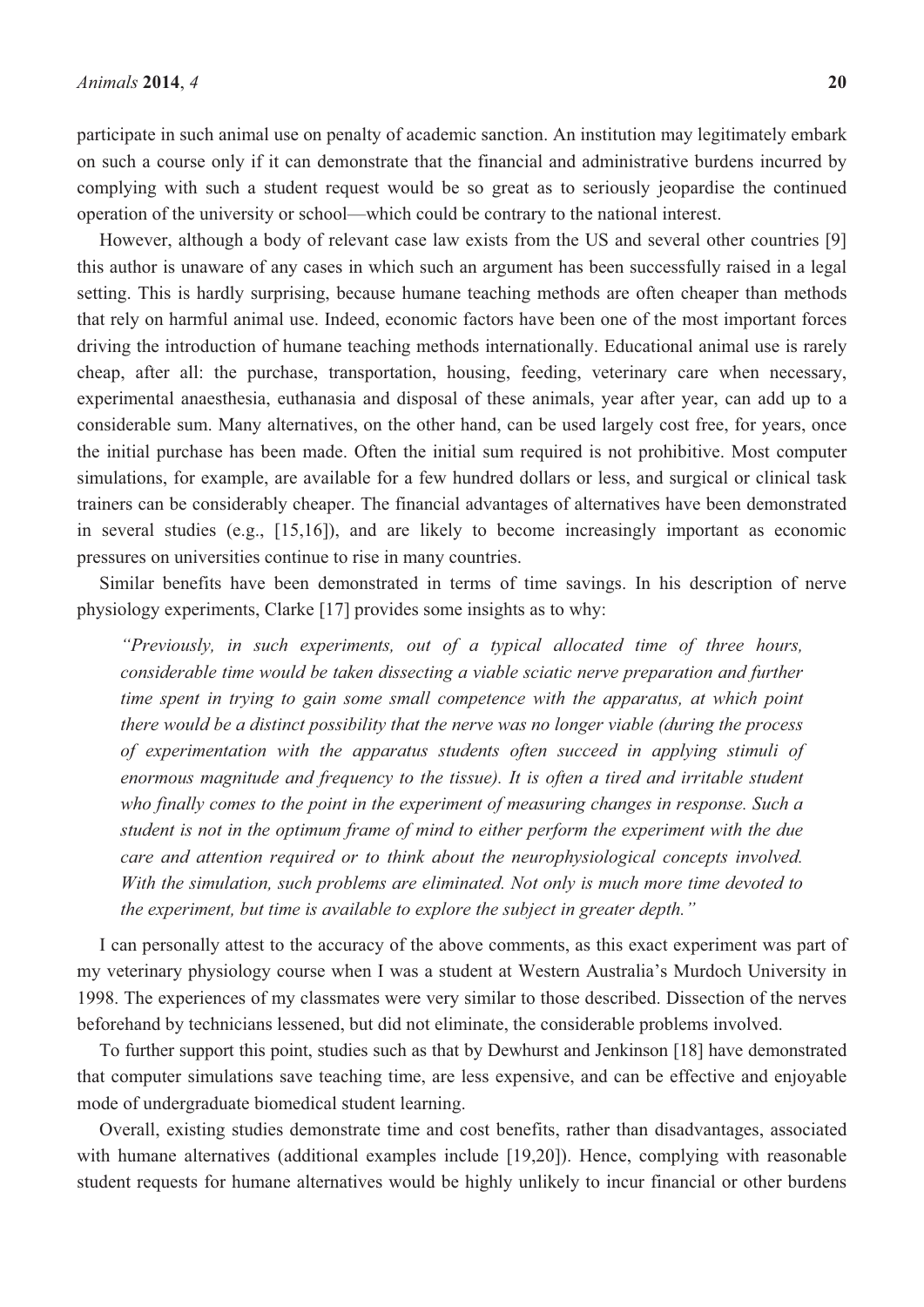sufficient to jeopardise the continued operation of the institution—the necessary criterion for legally denying such a request on the basis of such burdens.

#### *2.3. Claims of Educational Necessity*

An educational institution such as a veterinary school might also attempt to deny a student's right to conscientiously object to certain animal use on the basis that such animal use is essential for educational purposes, and that without such use, the school would be unable to ensure the competency of the graduates produced. This is indeed valid with respect to some kinds of animal use, but not so with others. It is essential, for example, that veterinary students become competent at performing safe restraint, clinical examination and treatment of live animal patients. It is also essential that students gain sufficient knowledge of preclinical disciplines such as physiology, biochemistry and anatomy, as well as the practical skills required to provide surgical and medical interventions for patients. However, it does not necessarily follow that *harmful* animal use is required for the latter purposes.

A sizeable body of educational studies have compared the learning outcomes generated by non-harmful teaching methods with those achieved by harmful animal use. Of eleven studies of veterinary students published from 1989 to 2006 located during a recent survey [6], nine assessed surgical training. 45.5% (5/11) demonstrated superior learning outcomes using more humane alternatives. Another 45.5% (5/11) demonstrated equivalent learning outcomes, and 9.1% (1/11) demonstrated inferior learning outcomes. Twenty one studies of non-veterinary students in related academic disciplines were also published from 1968 to 2004. 38.1% (8/21) demonstrated superior, 52.4% (11/21) demonstrated equivalent, and 9.5% (2/21) demonstrated inferior learning outcomes using humane alternatives.

Twenty nine papers in which comparison with harmful animal use did not occur illustrated additional benefits of humane teaching methods in veterinary education, including: time and cost savings, enhanced potential for customisation and repeatability of the learning exercise, increased student confidence and satisfaction, increased compliance with animal use legislation, elimination of objections to the use of purpose-killed animals, and integration of clinical perspectives and ethics early in the curriculum [6].

These studies clearly indicate that if humane alternatives are well designed, they normally achieve learning outcomes as good, or in well over a third of all cases, better than those that rely on harmful animal use.

Additionally, there are numerous veterinary and other biomedical courses worldwide where alternatives are extensively and successfully used. Finally, explicit forms of animal use are not normally required by accreditation authorities. For example, the Australasian Veterinary Boards Council—which accredits veterinary schools in Australia and New Zealand—merely provides more general guidelines, such as "*Institutions need to demonstrate that students have supervised, intramural exposure to the major production and companion animal species relevant to veterinary professional activities in Australasia*." [21]. As long as the educational institution produces graduates demonstrably competent in a set of specified skills and other competencies, institutions usually have considerable freedom about how they choose to teach them.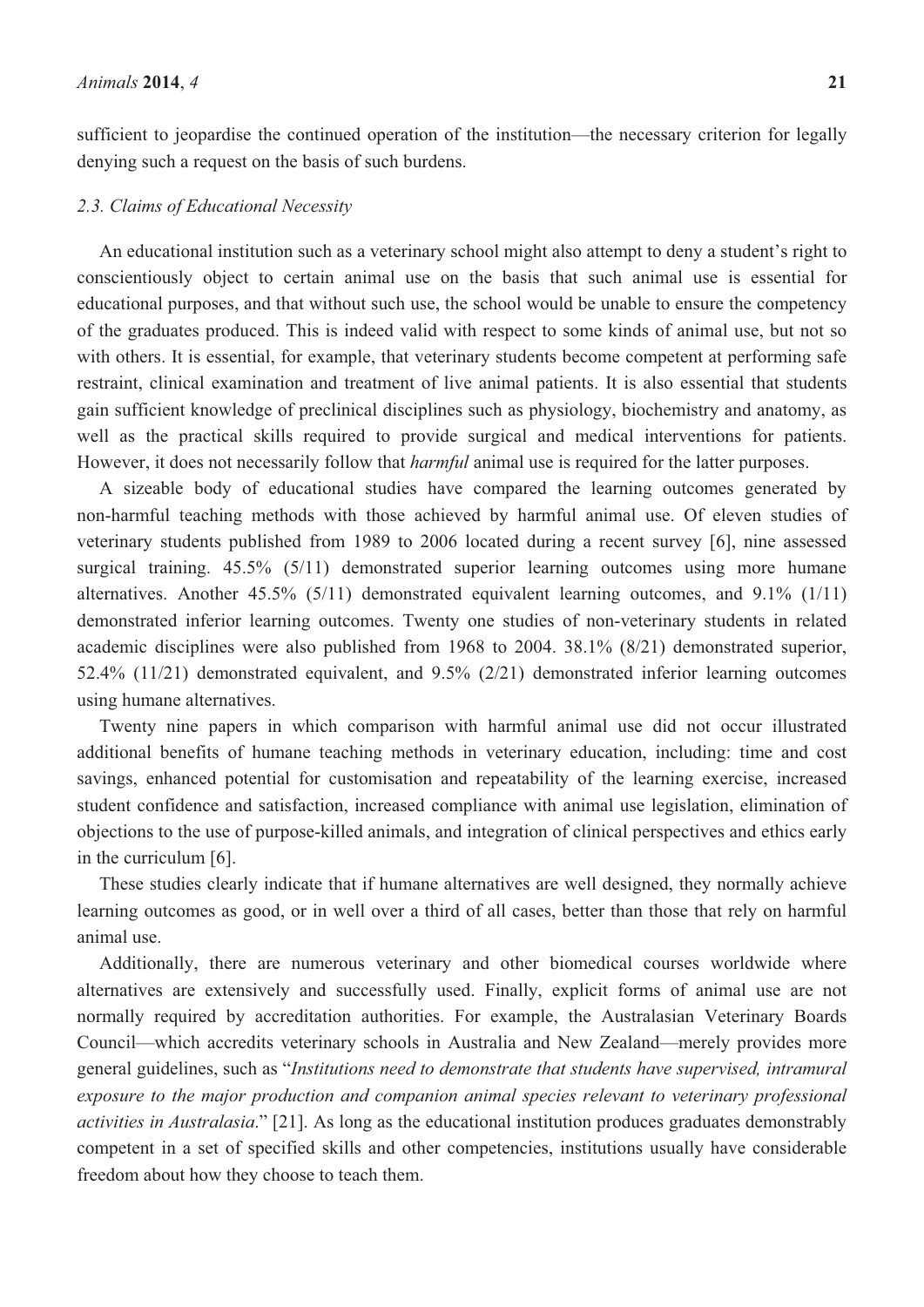For these several reasons, any institution that attempted to deny a student's right to conscientiously object to harmful animal use on the basis of educational necessity would usually find itself in a weak position.

#### *2.4. Adoption of Conscientious Objection Policies*

Accordingly, veterinary schools and universities as a whole are increasingly acknowledging the validity of requests by students, and less often, faculty members, for humane teaching methods, and in several cases have established committees to examine these issues in depth. Policies allowing student conscientious objection, and formalising the process, have since been established at several veterinary schools.

The first formal, written policy adopted in an Australian veterinary school appears to have been that adopted by Western Australia's Murdoch University in 1998 (which has since been progressively updated; see Appendix), following a student campaign for humane teaching methods. The scope of this policy was not restricted to animal use, but covered any teaching or assessment activities to which students might conscientiously object, and was applicable to the university at large. Since then similar policies have been adopted at several other veterinary schools within Australia and abroad, such as those at the Universities of Sydney [22], Illinois at Urbana-Champaign [23], Queensland [24], and Adelaide [10], as well as by several other universities lacking veterinary faculties. In a majority of these examples conscientious objection policies are not restricted to the veterinary school, but are also applicable to other schools or programs, or to the university at large.

#### *2.5. Definitions of Conscientious Objection*

Should an institution choose to formulate a policy allowing student conscientious to certain forms of animal use, the definition of a conscientiously held belief will be one of its first, and most important, determinants. A definition that is too narrow in scope may prove insufficient to address legitimate student requests, prompting students to resort to the courts. One too broad may inadvertently allow a wider range of requests for alternate teaching and assessment activities than intended.

Fortunately, a body of legal precedent exists to inform such definitions. Australian courts have defined a conscientious belief as one based on a seriously and deeply held moral conviction, whether or not part of a religious doctrine or creed, and have stressed its durable, though not unchangeable, quality. The cases which have considered this issue have dealt primarily with conscientious objection to military service during the Vietnam War. Later cases adopting this definition have dealt with membership of Unions, and in a limited number of cases, with conscientious objection to jury service [25].

In two cases concerning conscientious objection to compulsory military service during the Vietnam War, the High Court of Australia approved a definition of conscientious objection previously provided by the Chief Justice of Western Australia [12]:

*"Conscientious belief is an individual's inward conviction of what is morally right or morally wrong, and it is a conviction that is genuinely held after some process of thinking about the subject. It represents a conclusion that is uninfluenced by any consideration of*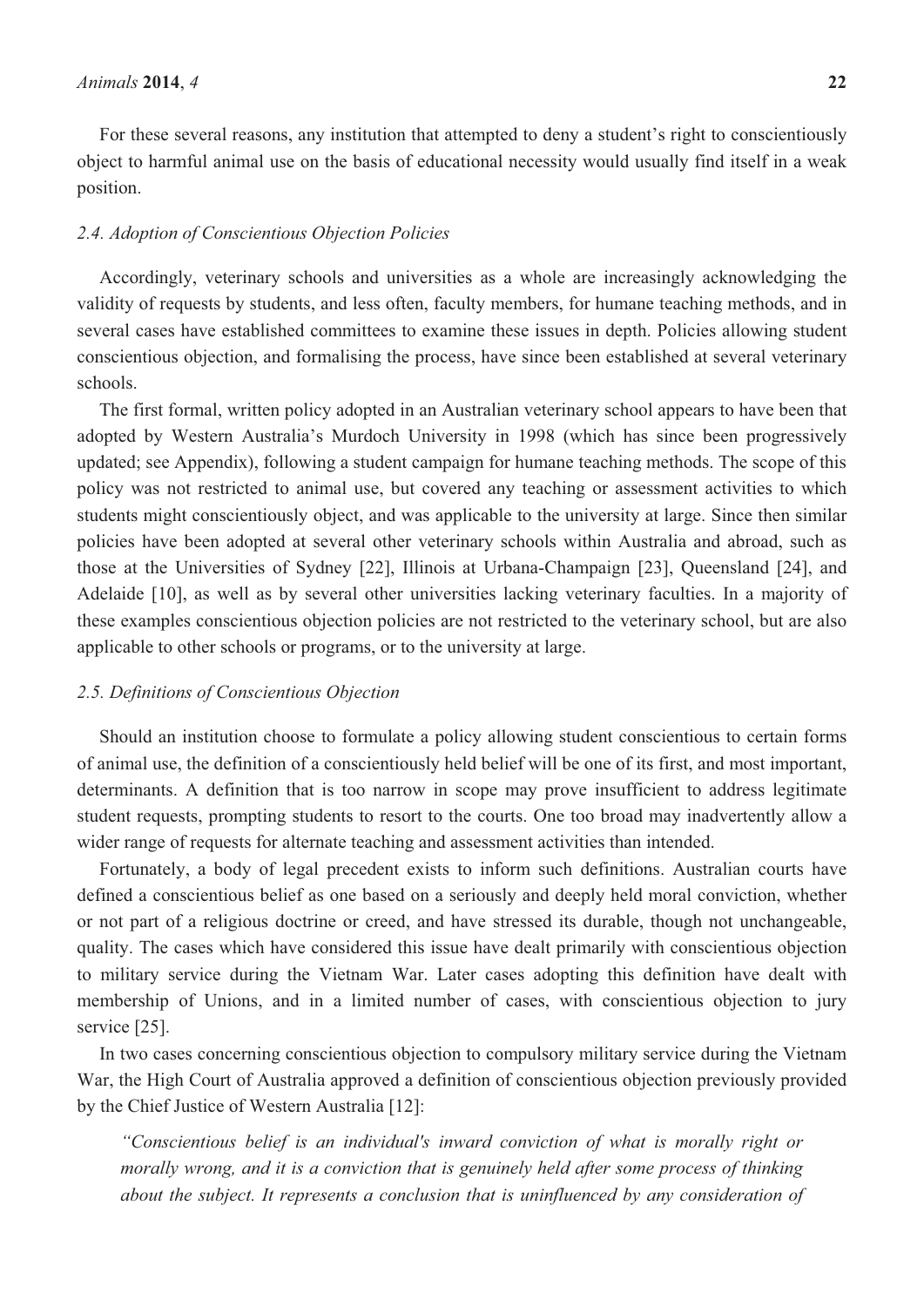*personal advantage or disadvantage either to oneself or others, and perhaps when put to the test should be ordinarily combined with a willingness to act according to the particular conviction reached although this may involve personal discomfort or suffering or material loss."* 

#### *2.6. 'Irrational' Beliefs*

Those unfamiliar with this field often assume that a conscientiously held belief must be necessarily religious or rational. However, conscientious beliefs pertain to the moral convictions of individuals. Perhaps because the reasons and reasoning underpinning moral viewpoints varies so much between individuals, applicable case law has not generally required such beliefs to be rational in the eyes of other people.

For example, the NSW Law Reform Commission [12] has asserted that:

*"In Australia various courts, tribunals and administrative officials have, over a substantial period, been required to test conscientious beliefs in the context of applications for exemption from civic duties imposed by legislation. The courts, in explaining this testing process, have been consistent in stating that the sole task of any person required to test a conscientious belief is to determine the genuineness of the particular applicant's conviction and not to consider the reasonableness, wisdom or correctness of its content."* 

Similarly, the Chief Justice of Tasmania, in an early compulsory national service case [12], stated:

*"The only question I have to determine is whether the appellant does in fact conscientiously object to service … And if I find that he does then my own view of the cogency or otherwise of the reasons upon which he holds the objection becomes immaterial, since it is of the essence of freedom of conscience that a man may hold to his conscientious conviction irrespective of whether a Judge or any other person thinks that he ought. Nor do I think that I should be too ready to impugn the bona fides of his objection because of some inconsistency in the views which he puts forward, or of evidence of instances of divergence between his behavior and his principles, since the compatibility of such phenomena with sincerity is unfortunately a commonplace of human experience."* 

This statement has been expressly approved by the Supreme Court of South Australia.

#### *2.7. The Role of Religion*

Similarly, although conscientiously held beliefs may indeed be religious, they are not required to be so to qualify as conscientiously held. This principle is not immediately obvious when examining some applicable legislation. Anti-discrimination (or 'equal opportunity') legislation, for example, often outlaws discrimination in the workplace or educational settings on the basis of political and religious beliefs. Discrimination on the basis of other beliefs is often not explicitly prohibited. The Western Australian Equal Opportunity Act (1984) [11] provides one such example.

However, as stated by the NSW Law Reform Commission Report [12],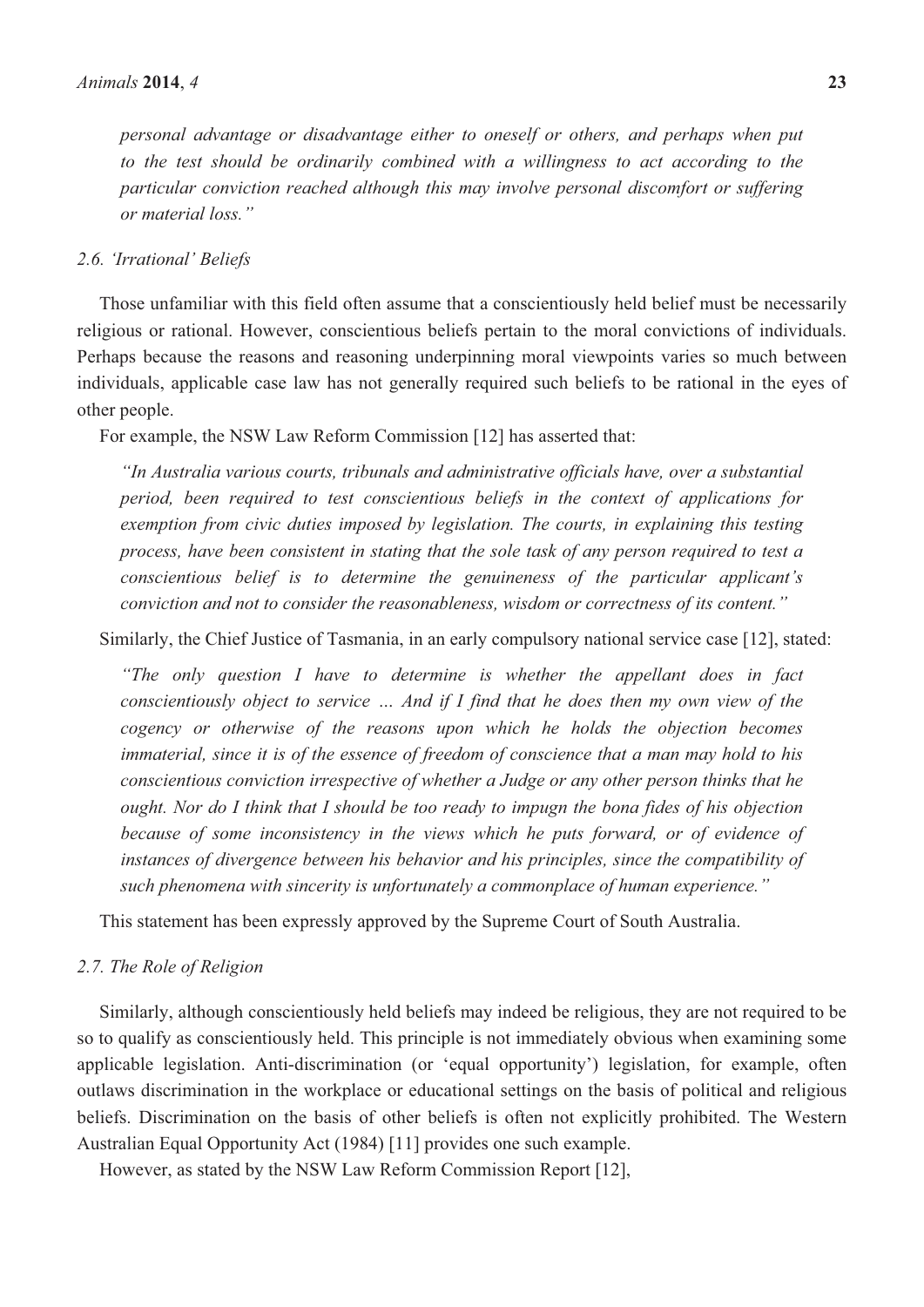*"Some legislation has addressed religious objections exclusively. This reflects a view that a distinction can properly be drawn between a conscientious belief based on a religious doctrine and a conscientious belief not so based. However, the decided cases have affirmed that the term "conscience" of itself is not to be restricted by the ambit of "religion". Nor is the term "religion" to be defined restrictively. The Chief justice of the High Court of Australia warned in the Jehovah's Witness Case that "each person chooses the content of his own religion" and "[i]t is not for a court, upon some a priori basis, to disqualify certain beliefs as being incapable of being religious in character."* (pp. 27–28).

This principle has been upheld by US courts, which wisely chose not to enter into the social debate about which beliefs qualify as religious—a debate the religious community itself has been unable to fully settle, despite hundreds of years of effort.

The NSW Law Reform Commission Report further states on p. 45 that,

*"There appears to be no persuasive reason to restrict exemption to objectors on religious grounds. We consider that to do so would unjustifiably discriminate against those with sincere moral convictions which are unrelated to religious tenets."* 

This principle has been upheld in most Australian states when considering conscientious objection to jury service. Australia's Defence Legislation Amendment Act (1992) [26] states in Section 4 with respect to *"exemption from service because of conscientious beliefs… from combatant duties"*, that:

*"a person is taken to have a conscientious belief in relation to a matter if the person's belief in respect of that matter:* 

- *(a) involves a fundamental conviction of what is morally right and morally wrong, whether or not based on religious considerations; and*
- *(b) is so compelling in character for that person that he or she is duty bound to espouse it; and*
- *(c) is likely to be of a long standing nature."*

# *2.8. Definition of Conscientious Objection*

Based on the jurisprudential principles previously described, a conscientiously held belief against participating in any nonessential teaching or assessment activity should comply with the following elements:

- Such a belief should represent be an individual's inward conviction of what is morally or religiously right or wrong.
- Such a belief need not qualify as rational in the eyes of others, or as a religious belief, although both may be true.
- Although when put to the test a conscientiously held belief should ordinarily be combined with a willingness to incur personal discomfort or suffering or material loss, the essence of non-discriminatory principles is that no student should be required to incur such losses, as a result of conscientiously objecting to participation in any nonessential educational activity. For the reasons provided previously, this clearly includes teaching or assessment activities involving harmful animal use.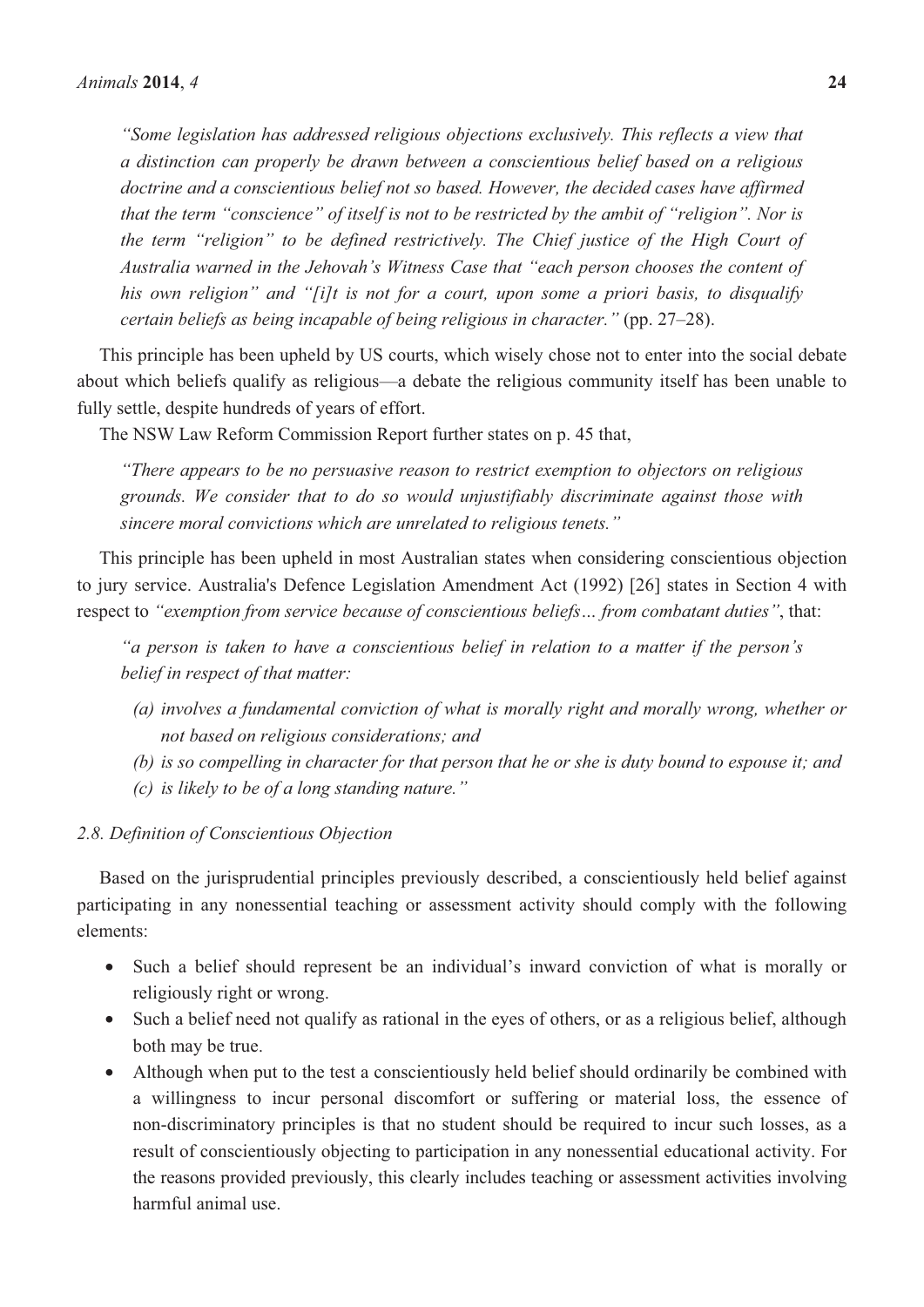#### **3. Managing Conscientious Objection**

Once agreement has been reached about which beliefs may be defined as conscientiously held, universities must decide how to assess conscientious objection claims, and what to do when a student request for alternate teaching and assessment activities is found to be based on conscientiously held belief. A range of approaches to these issues have been adopted by veterinary schools and universities.

#### *3.1. Restrictive Approaches*

A very few universities have chosen to adopt policies attempting to restrict enrolment to students that do not have conscientious objections to participating in harmful animal use within curricula. Examples include:

- Requiring students to sign an agreement on enrolment to the effect that they will participate in potentially objectionable activities, such as the dissection of purpose-killed animals, or experimentation on living animals.
- Requiring students to register their conscientious objection at time of application or enrolment.
- Screening students via their application forms and interviews in an attempt to exclude students who could conscientiously object to harmful animal use.

Adoption of such approaches potentially incurs several problems, however. First, if explicitly stated, such clearly discriminatory policies leave universities vulnerable to legal challenges. For example, as stated previously, in some circumstances the Western Australian Equal Opportunity Act (1984) [11] outlaws discrimination in education on the grounds of belief.

The publication of requirements that students must dissect purpose-killed animals, or experiment on living animals, also brings considerable potential for adverse publicity. The latter point is one universities are generally sensitive to, and was clearly illustrated in 2008 at Western Australia's Murdoch University. Within a short space of time Murdoch's attempt to require participation by two students in such harmful animal use resulted in significant adverse coverage for the university in both national television and national print media. Similar cases have occurred elsewhere.

Furthermore, students applying for admission to highly competitive courses such as veterinary science can be expected to be reluctant to admit any such concerns at the time of application or enrolment, reasonably fearing prejudicial treatment. An accurate picture could not be gained in this way.

Finally, one of the objectives of a university education is to teach students to think critically. It is a particular goal of most veterinary curricula to educate students about animal welfare issues, and to encourage students to think critically about these. Accordingly, it is hardly surprising that the beliefs of some students may evolve, and indeed change, over the duration of their veterinary courses, as they gain relevant knowledge and experience, and as their critical thinking skills progress.

Students initially supportive of harmful animal use within curricula may sometimes find themselves increasingly sceptical, and then opposed to such use. Such was the case at New Zealand's Massey University veterinary school when the opinions of third, fourth and fifth year veterinary students were surveyed in 2001, regarding the learning value of terminal physiology labs conducted in the third year of their veterinary curriculum [27]. In every one of nine questions about the educational value and ethical justification for these laboratory exercises, the attitudes of the fifth year students differed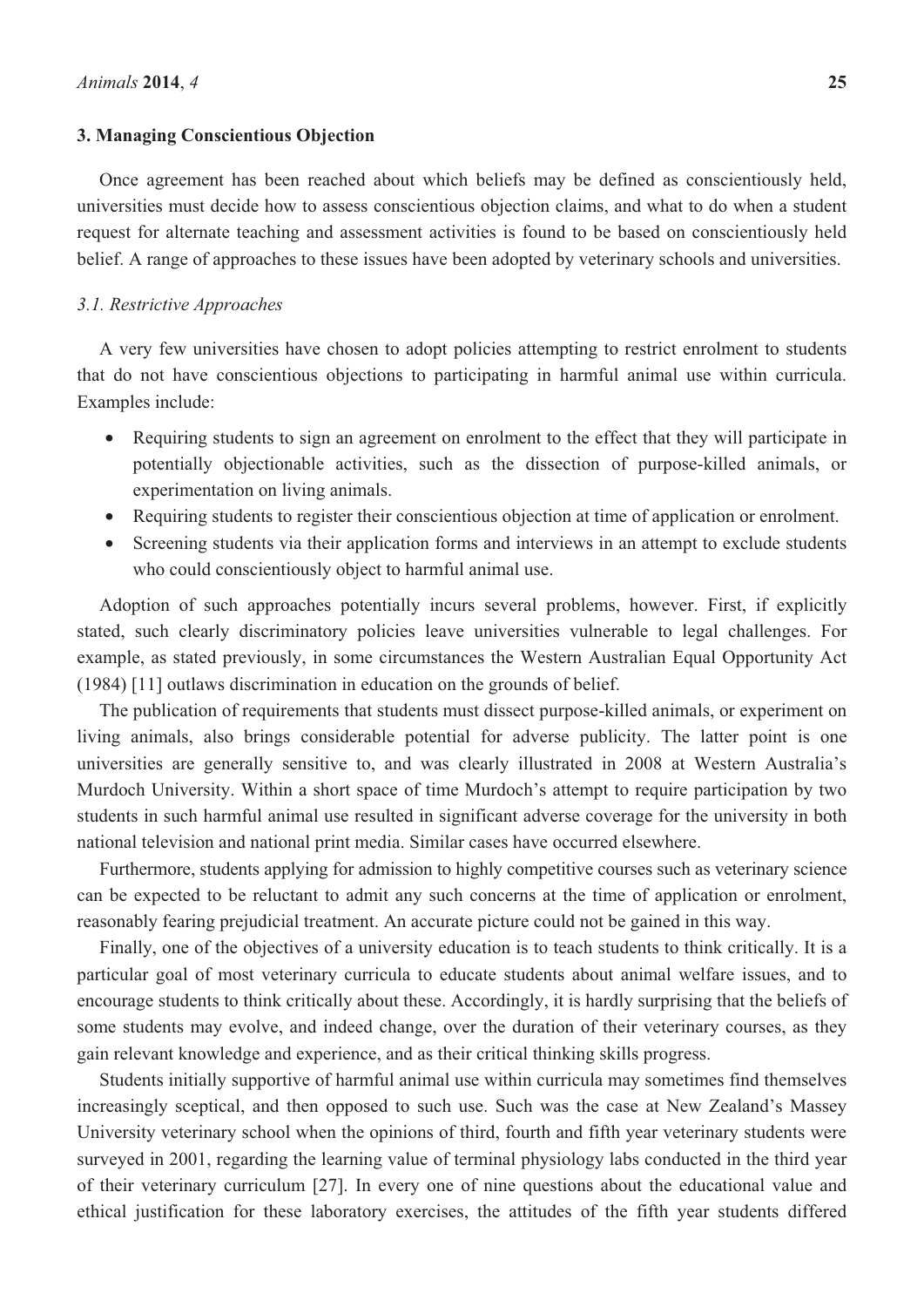significantly from those of third year students. The authors concluded that, "*as the vet students are gaining experience their opinions appear to move systematically away from the position they held in year three."* And, *"…the experiences of the vet students appear to be inducing doubt as to how justifiable is the use of live animals, relative to the knowledge and skill gained from the practise.*" Prior to this survey 68 sheep were killed annually. Partly due to these results, Massey University stated its intention to phase out these laboratories by 2004.

#### *3.2. Inclusive Approaches*

Other universities have formalized explicit policies welcoming students with a more diverse range of beliefs. Sometimes this is included within more general policies affirming equal educational opportunities for students from a diverse range of religious, cultural or other backgrounds. The discussion paper on student conscientious objection circulated at Murdoch University in 1998 provides a good example:

"*The university is a public body whose mission includes a commitment to equity and to caring for its students",* and, *"By our very nature as a university, we are also committed to welcoming and respecting a range of ideas and beliefs, including those with which we may disagree.*" [25].

This ethos is reinforced by further statements within Murdoch's Handbook such as, "*Murdoch University is committed to equal opportunity and social justice principles, policy and practice through embedding social justice into academic business, maintaining an environment free from discrimination and supporting the diverse needs of students and staff.*" [28]. Murdoch has a dedicated website (http://our.murdoch.edu.au/Equal-opportunity-and-social-justice/) and a Student Equity and Social Justice Committee dedicated to realizing such ideals.

Such inclusive approaches have obvious benefits. They foster multiculturalism, increased understanding of, and tolerance for, differences, and may also yield public relations benefits in these respects. They are significantly more likely to comply with anti-discrimination legislation. They are more encouraging of the honest expression of student viewpoints on animal use issues, which in turn facilitates more honest discussion of these issues within animal welfare courses and elsewhere, creating better opportunities for student learning about animal welfare and animal ethics. And they avoid the potential for negative outcomes, including court challenges and adverse publicity, associated with more restrictive approaches.

#### *3.3. Policy Recommendations*

The *ad hoc* approach of many universities to conscientious objection frequently results in student requests for humane alternatives being made at late notice, increasing the likelihood such requests will be denied, and the chances of subsequent conflict; or alternatively, increases the likelihood that any alternatives provided will be suboptimal, due to insufficient preparation time. A formal policy and process pertaining to conscientious objection is therefore recommended, as it avoids such 'crisis management', and allows superior preparation and planning.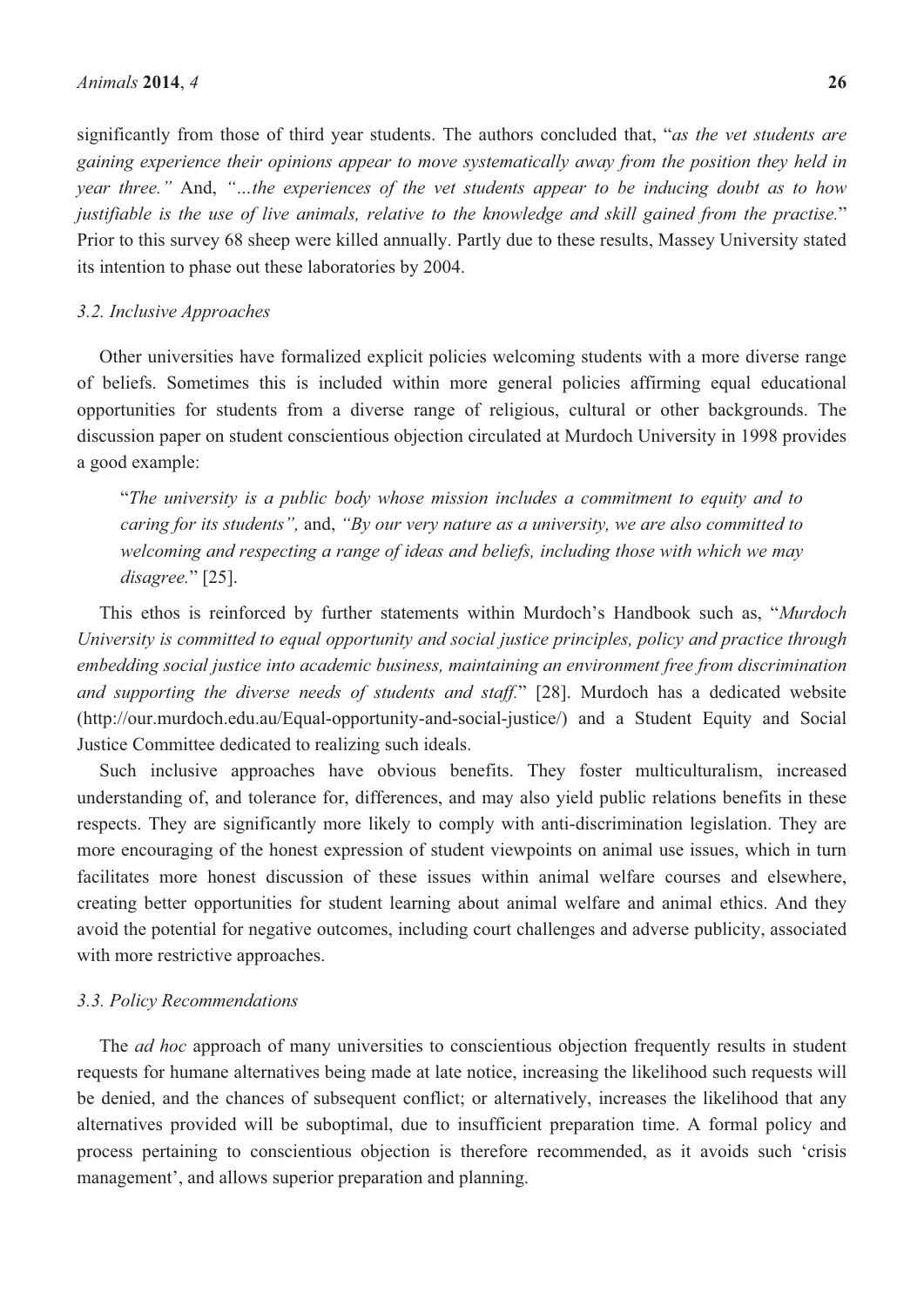Social views on the acceptability of invasive curricular animal use are evolving, and it is predictable that student requests for humane alternatives are likely to increase, where such animal use remains. Accordingly, it is recommended that universities which include such curricular animal use should adopt and implement a formal policy allowing conscientious objection to educational activities that violate the conscientiously held beliefs of students. Alternative educational experiences and assessments should be provided for these students with the aim of providing equivalent outcomes in terms of knowledge and/or ability. These should require approximately equal commitments of time and effort, and in particular, should not be punitively burdensome, with the capacity to demonstrate this in case of scrutiny or challenge.

Although universities should generally accommodate requests for alternate teaching or assessment activities where participation would require a student to violate a conscientiously held belief (such as against unnecessarily harming animals), this does not mean that all requests should be accommodated. In particular, universities should not accommodate requests if by doing so they would violate a law (e.g., demands for racial segregation due to beliefs based on racism).

Finally, in the event that a student's request is denied or the student is unsatisfied with the alternative offered, an appeals process should be available.

#### *3.4. Publication of Policies*

Well prior to the commencement of any course in which animals are used, information about animal use and the university policies pertaining to conscientious objection should be published in writing to all students taking applicable courses. This information should be provided within student handbooks, curricular and course guides, and any other appropriate information outlets.

The university handbook should include a section on conscientious objection, which details the conscientious objection policy, provides the university definition of a conscientiously held belief, describes the procedure for registering a conscientious objection to participating in a teaching or assessment activity, and the procedure for assessing claims of conscientious objection, and details the appeals process.

Students should be advised to seek information as early as possible about educational activities to which they might have a conscientious objection, from any applicable curricular guides, and particularly, any course descriptions or materials such as laboratory descriptions, as well as from the student handbook, Course Coordinators, or their Program Chairs or Heads of School. Students should be advised of the benefits of early notification; particularly, that this will allow sufficient time for their claims to be assessed, and for alternatives to be sourced and prepared, and will decrease the likelihood that suboptimal activities will be provided. Students should be requested to raise their claims of conscientious objection with their Course Coordinators, Program Chairs or Heads of School as early as possible, and preferably before the start of semester, although this will be determined to some extent by the date of release of course materials describing curricular animal use and conscientious objection policies.

To facilitate this process, course and curricular materials should aim to summarise information on potentially objectionable activities occurring within any courses. In the case of animal usage, this information should include all of the following: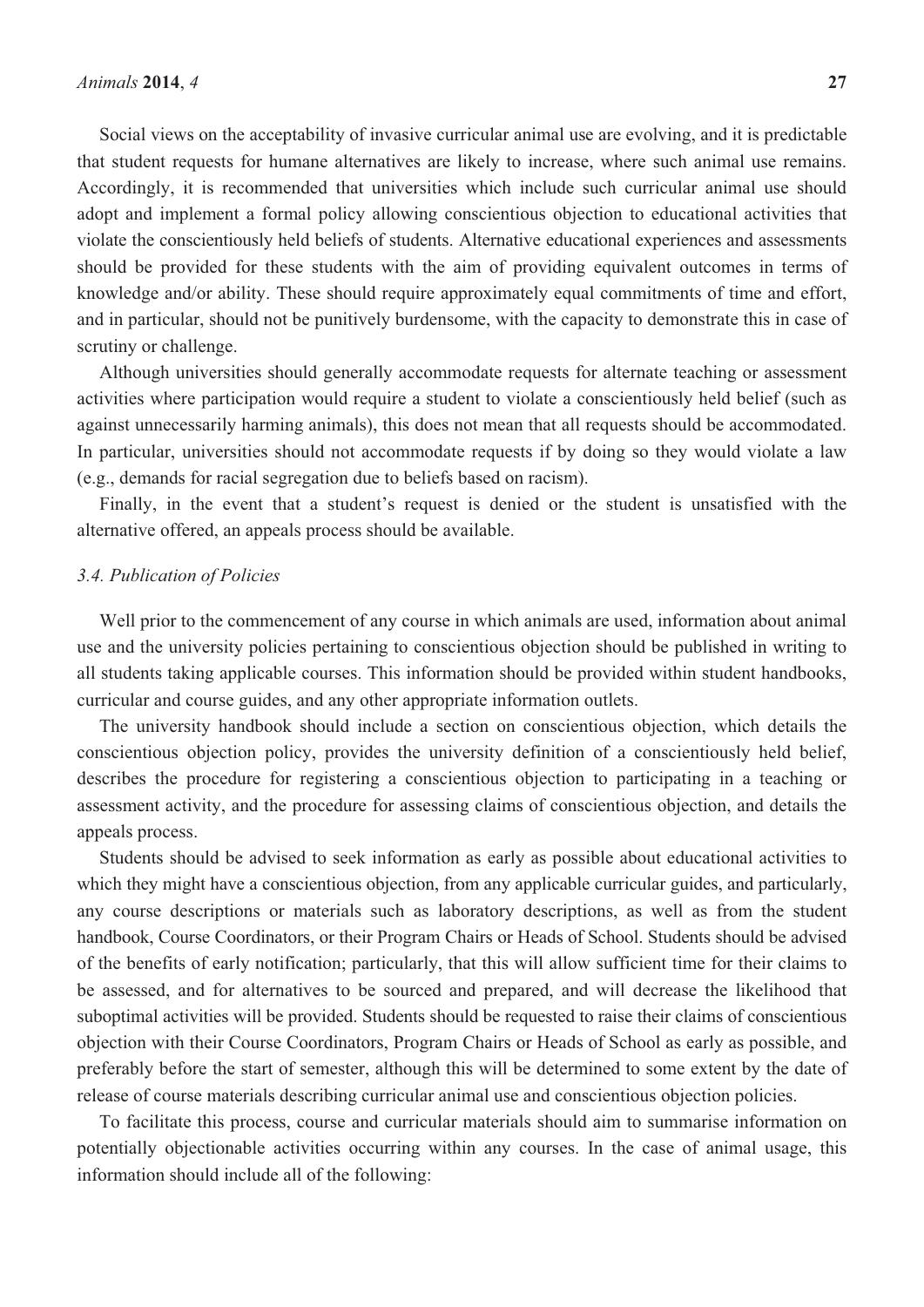- which courses animals are used in
- what species and numbers of animals are used
- how the animals are sourced
- a summary of the procedures carried out on them (e.g., dissection, experimentation on living animals or organs sourced from them, non-recovery surgery)
- why the animals are considered necessary
- details of any refinement methods used (to decrease suffering, and maximise well-being, such as analgesics or environmental enrichment)
- details of their housing or caging on or off campus, prior to and after use
- whether and how the animals are euthanized and disposed of

All of this information may be necessary to allow students to properly consider whether or not they conscientiously object to activities involving these animals.

A minority of poorly prepared students may only become aware of the depth of their objection to an activity when physically confronted with it (e.g., in the case of highly invasive experiments on living animals), and the university may still be obliged to cater for them. Therefore, there the absolute cut-off date for raising claims of conscientious objection should be the date of the objectionable activity in question. It is not reasonable for any student to request an alternative to an activity in which they've already chosen to participate, on the basis that they conscientiously objected to it. It is important to bear in mind that this defence may not apply, however, if a student is able to reasonably claim they were coerced into participating, by the application of any undue pressure by faculty, for example. However, it should be made quite clear that the quality of alternatives provided to students may well depend on the amount of time they give staff to prepare them. Staff should also be directed to consider in advance what alternatives they might provide, should students raise objections to participating in activities within their courses.

#### *3.5. Assessing Claims of Conscientious Objection*

Claims of conscientious objection should be initially assessed by the Course Coordinator, or, where the issue is systemic to the units offered within a programme, by an appropriate official such as the Programme Chair or Head of School.

Students voicing a conscientious objection should normally be initially required to meet with the appropriate official concerned, who should seek to clarify what activity the student is seeking to object to, exactly which aspects of the procedure they are objecting to (e.g., the species used? the invasiveness of the procedure? the killing of an animal?), and whether any mitigating factors might be sufficient to overcome these objections, such as the use of a species of lower sentience, a less invasive procedure, or the use of analgesics or anesthetics. The latter information might be important in seeking to establish an acceptable alternative teaching or assessment activity. To determine whether the objection(s) are truly conscientiously held, or merely elicit feelings of discomfort, for example, the official should also seek to determine the depth of the student's convictions, by careful questioning. As stated previously, an acceptable definition of a conscientiously held belief is that when put to the test such a belief should ordinarily be combined with a willingness to incur personal discomfort, suffering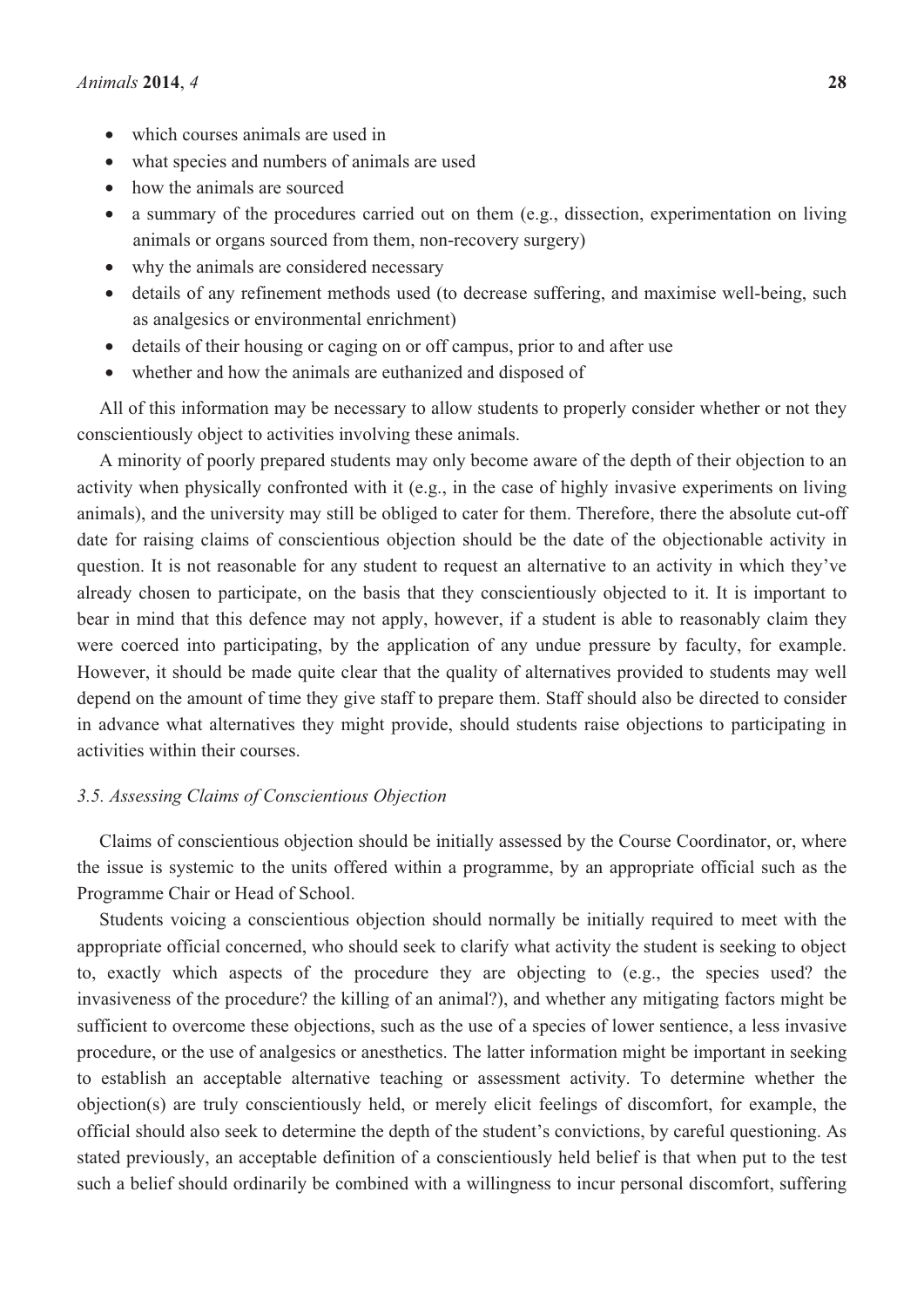or material loss. However, the essence of non-discriminatory principles is that no student should be required to incur such losses, as a result of their conscientiously objection.

To increase the transparency and defensibility of these proceedings, it is also advisable to ensure at least one additional faculty member or university official is present as a witness. The student should also be offered the opportunity to invite a friend, colleague or family member in support.

At the beginning of the meeting, the process for assessing claims of conscientious objection, and in particular the type of questions to be asked and the need to ask them, should be explained to all parties, who should also be reminded of the university's commitment to maintaining the confidentiality of personal information pertaining to students. In the interest of maintaining written case records, at the end of the meeting students should perhaps be asked to follow up with a written description of their conscientious objection and a formal request for alternatives. At the end of this process of assessment a decision should be made about what alternatives will be offered to accommodate the student's request, or to instead deny the request.

Students whose claims are denied or who are dissatisfied with these assessments and educational experiences subsequently offered should have access to an avenue of appeal. Given the potential legal implications for the university where conscientious objectors are discriminated against, appeals committees should include a lawyer, ideally with relevant expertise, possibly from the university's law faculty, if such exists.

#### *3.6. Related Considerations*

Faculty members assessing claims of conscientious objection should be appraised of the details of the university's conscientious objection policy, including the agreed definition of conscientiously held beliefs, the procedure for assessing claims of conscientious objection, and of the appeals process. In particular such faculty should be reminded that conscientious beliefs need not have a religious or rational basis, and of the desirability of showing respect to all beliefs, including those with which they might personally disagree. Their sole objectives should be to determine whether or not the beliefs in question are conscientiously held, and if so, what alternatives to the objectionable activities can be provided, given concurrent requirements to ensure the curriculum continues to meet any applicable accreditation standards. Faculty should understand that they must not seek to cross examine students unduly, nor seek to alter their beliefs.

Finally, records should be kept of all cases of student conscientious objection, sufficient to support a defence in the event of legal challenge, as well as to support educational studies, such as those examining student learning outcomes using different teaching methodologies. These should include, at a minimum, details such as the nature of the conscientiously held belief(s), the activities objected to, alternatives provided, educational performance of the student at that time, at the end of the course, and within the degree overall as assessed at the time of graduation, as well as the dates of all relevant events, and the names of all involved.

## **4. Conclusions**

The right of an individual to act in accordance with their conscience or belief is often considered fundamentally important within modern democracies, with the result that it may legally be violated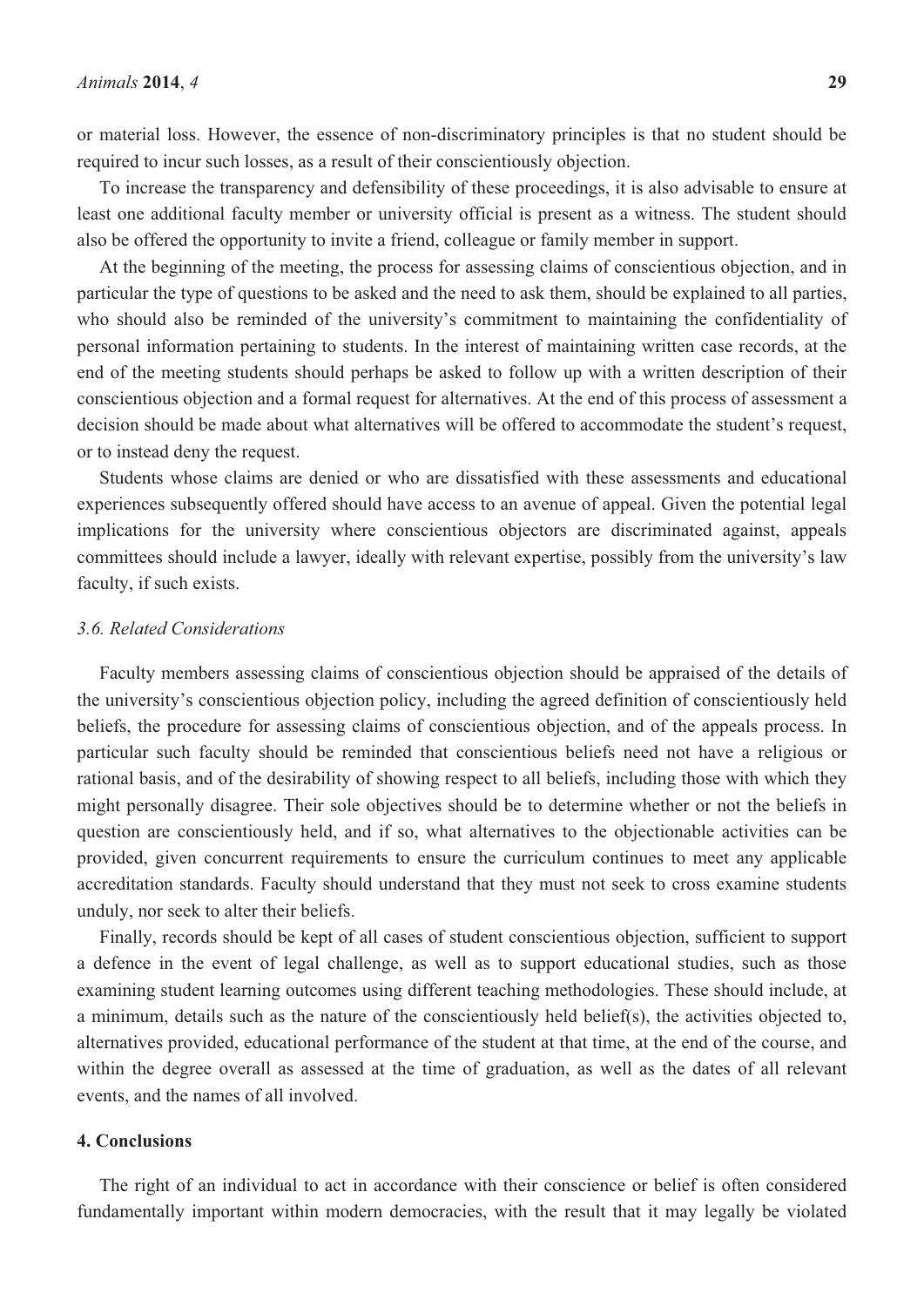only in the gravest of circumstances, such as national emergencies. With respect to student (or, less commonly, faculty) beliefs against participating in activities involving animals, it is likely that a university could legally require such conscientious objectors to violate their beliefs on penalty of academic sanction, only if it could demonstrate to the satisfaction of a court that participation in such activities was truly necessary to ensure the competency of the graduates produced, or alternatively, that accommodating such beliefs would incur financial or administrative burdens so severe as so seriously threaten the continued operation of the institution. However, when alternatives are requested to harmful animal use, a considerable body of existing evidence suggests financial and time-related benefits, rather than disadvantages, associated with humane teaching methods. Because of such factors, it highly unlikely such a case could be won in a court of law.

Additionally, because of changing knowledge pertaining to the sentience and other psychosocial characteristics relevant to the moral status of animals, as well as changing social attitudes toward animals and changing student demographics, and the on-going development of humane teaching methods, conscientious objection to harmful animal use within veterinary and other biomedical faculty are likely to continue to increase over time.

Accordingly, it is recommended that those universities offering relevant courses that have not yet done so, proceed to implement policies agreeing to make reasonable accommodations for students (or staff) who conscientiously object to participating in harmful animal use.

Formalisation of such policies has several advantages. Such formal policies demonstrate institutional commitment to fostering a culture which is tolerant of diversity, and respects a range of viewpoints, beliefs and backgrounds. They can increase compliance with applicable legislation outlawing certain forms of discrimination in education or the workplace. They greatly decrease the likelihood of conflicts relating to curricular animal use, which can be extremely damaging to the careers of the students or others involved, and to the reputation of the university at large. And they maximise the likelihood of honest disclosure of student concerns, and of prior warning of incidents, and minimise crisis management or *ad hoc* responses.

Once adopted, detailed information about curricular animal use and related conscientious objection policies, including the appeals process, should be publicised to all students via university handbooks, curricular and course guides, and any other appropriate information outlets, well prior to the commencement of courses in which animals are used. Such information should also be circulated to faculty, along with guidelines about assessing conscientious objection claims, and the provision of alternative teaching or assessment activities. Faculty should be reminded that applicable case law does not require conscientiously held beliefs to be rational or religious in the eyes of other people, and of the wisdom and necessity of not exerting undue pressure on such students, and of showing respect for beliefs with which they may personally disagree.

## **Conflicts of Interest**

The author declares no conflict of interest.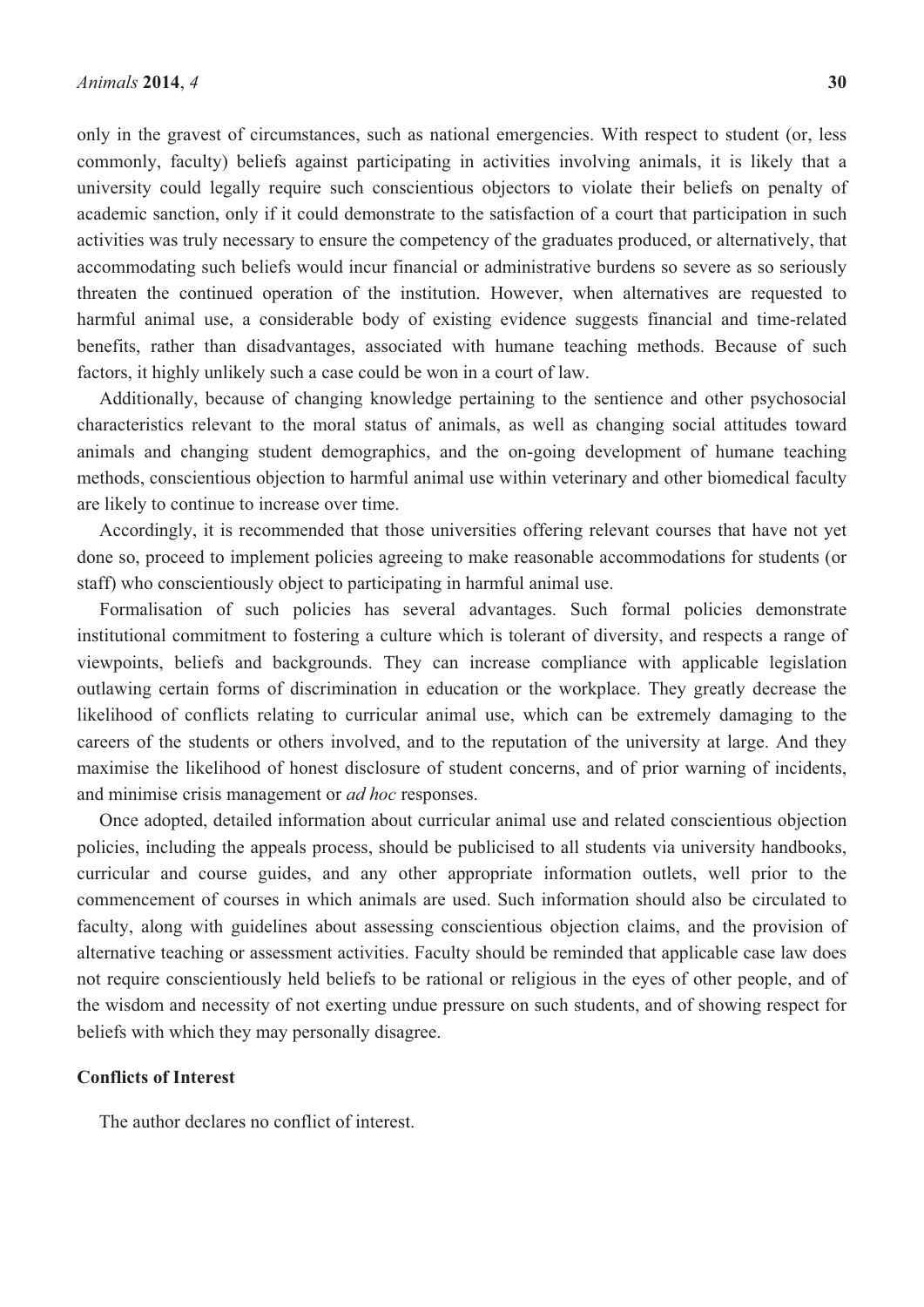# **References**

- 1. Rowan, A.N. The use of alternatives in veterinary training. In *Animals in Biomedical Research. Replacement, Reduction and Refinement: Present Possibilities and Future Prospects*; Hendriksen, F.M., Koeter, H.B.W.M., Eds.; Elsevier Science Publishers: Amsterdam, The Netherlands, 1991; pp. 127–139.
- 2. Bauer, M.S. A survey of the use of live animals, cadavers, inanimate models, and computers in teaching veterinary surgery. *J. Amer. Vet. Med. Assoc.* **1993**, *203*, 1047–1051.
- 3. Knight, A. Alternatives to harmful animal use in tertiary education. *Altern. Lab. Anim.* **1999**, *27*, 967–974.
- 4. Gruber, F.P.; Dewhurst, D.G. Alternatives to animal experimentation in biomedical education. *ALTEX* **2004**, *21(Suppl. 1)*, 33–48.
- 5. Martinsen, S.; Jukes, N. Towards a humane veterinary education. *J. Vet. Med. Educ.* **2006**, *32*, 454–460.
- 6. Knight, A. The effectiveness of humane teaching methods in veterinary education. *ALTEX* **2007**, *24*, 91–109.
- 7. Romano, M. CU settles suit over dog experiments. *Rocky Mountain News* 1 September 1995.
- 8. Balcombe, J. Student/teacher conflict regarding animal dissection. *Amer. Biol. Teach.* **1997**, *59*, 22–25.
- 9. Francione, G.; Charlton, A. *Vivisection and Dissection in the Classroom: A Guide to Conscientious Objection*; American Anti-Vivisection Society: Philadelphia, PA, USA, 1992.
- 10. Whittaker, A.; Anderson, G. A policy at the University of Adelaide for student objections to the use of animals in teaching. *J. Vet. Med. Educ.* **2013**, *40*, 52–57.
- 11. The Equal Opportunity Commission of Western Australia. The Equal Opportunity Act 1984, Section 61. Perth, Australia, 2010. Available online: http://www.eoc.wa.gov.au/AboutUs/ TheEqualOpportuntiyAct.aspx (accessed on 18 December 2013).
- 12. New South Wales Law Reform Commission. *Community Law Reform Programme. Sixth Report: Conscientious Objection to Jury Service*; New South Wales Law Reform Commission: Sydney, Australia, 1984.
- 13. Centre for Human Rights. *The International Bill of Human Rights*; United Nations: Geneva, Switzerland, 1996; p. 25.
- 14. Balcombe, J. A global overview of law and policy concerning animal use in education. In *Progress in the Reduction, Refinement and Replacement of Animal Experimentation*; Balls, M., Zeller, A.-M., Halder, M.E., Eds.; Elsevier: New York, NY, USA, 2000; pp. 1343–1350.
- 15. Henman, C.; Leach, G. An alternative method for pharmacology laboratory class instruction using Biovideograph video tape recordings. *Brit. J. Pharmacol.* **1983**, *80*, 591P.
- 16. Dewhurst, D.; Hardcastle, J.; Hardcastle, P.; Stuart, E. Comparison of a computer simulation program and a traditional laboratory practical class for teaching the principles of intestinal absorption. *Amer. J. Physiol.* **1994**, *267*, S95–S104.
- 17. Clarke, K. The use of microcomputer simulations in undergraduate neurophysiology experiments. *Altern. Lab. Anim.* **1987**, *14*, 134–140.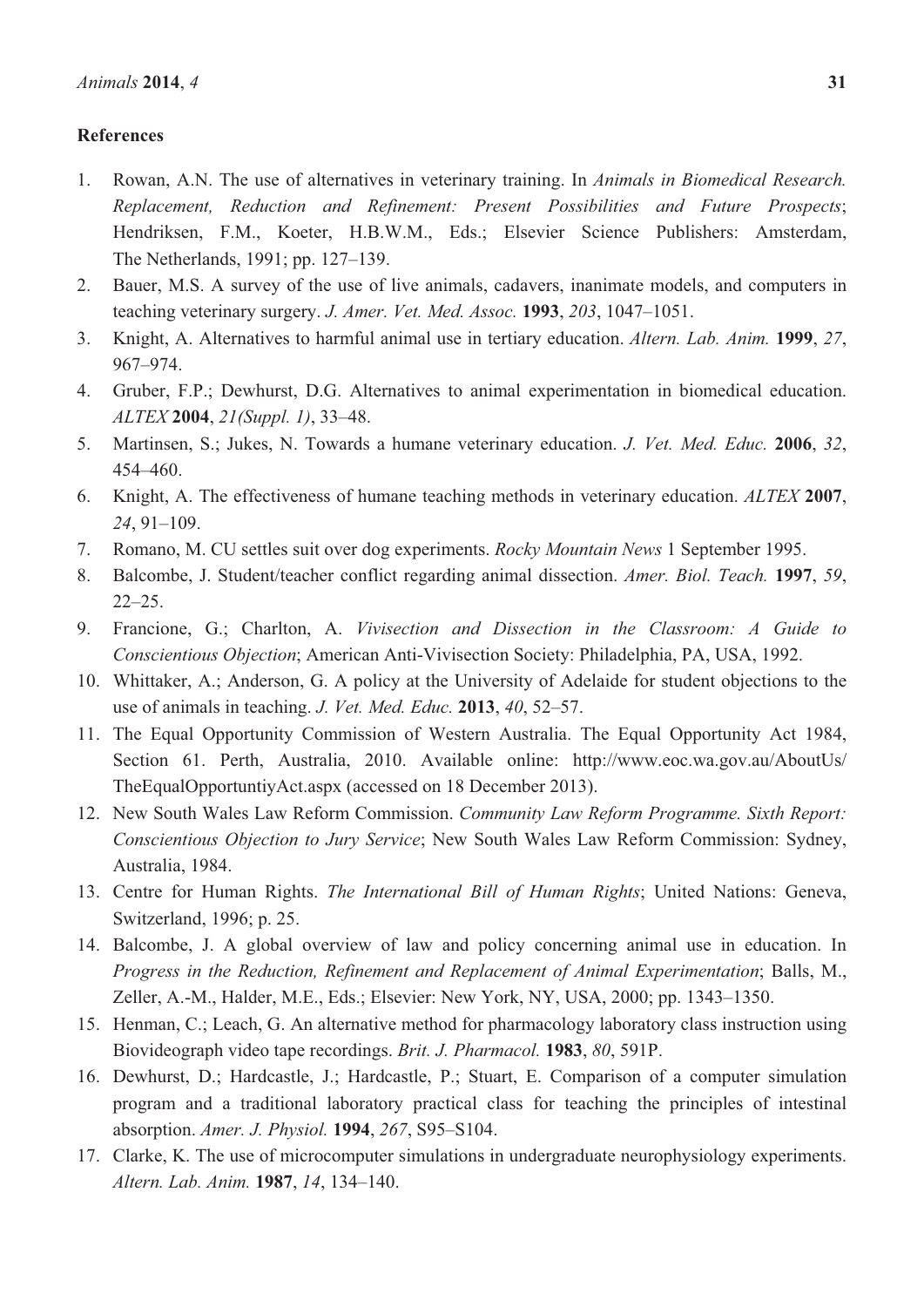- 18. Dewhurst, D.; Jenkinson, L. The impact of computer-based alternatives on the use of animals in undergraduate teaching. *Altern. Lab. Anim.* **1995**, *23*, 521–530.
- 19. Rudas, P. Hypermedia in veterinary education. In *Proceedings of the 3rd Annual International Conference and Exhibition on CAD/CAM/CAE/CIM. Applications for Manufacturing and Productivity*; Hencsey, G., Renner, G., Eds.; World Computer Graphics Association: Budapest, Hungary, 1993; pp. 212–218.
- 20. Dhein, C.R.; Memon, M. On-line continuing education at the College of Veterinary Medicine, Washington State University. *J. Vet. Med. Educ.* **2003**, *30*, 41–46.
- 21. Australasian Veterinary Boards Council Inc (AVBC). *AVBC—Policies, Procedures & Standards*; AVBC: Melbourne, Australia, 2010.
- 22. McGreevy, P.D.; Dixon, R.J. Teaching animal welfare at the University of Sydney's Faculty of Veterinary Science. *J. Vet. Med. Educ.* **2005**, *32*, 442–446.
- 23. Knight, A. Humane teaching methods in veterinary education. *Aust. Vet. J.* **2007**, *85*, N28–N29.
- 24. University of Queensland School of Veterinary Science. *University of Queensland School of Veterinary Science Guidelines on Ethical Concerns on Use of Animals in Teaching*; University of Queensland School of Veterinary Science: Gatton, Queensland, Australia, 2008. Available online: http://www.humanelearning.info/resources/conscientious objection.htm (accessed on 3 November 2013).
- 25. Murdoch University. *Conscientious Objection in Teaching and Assessment: Report of the Working Party*; Murdoch University: Perth, Australia, 1998.
- 26. Australian Government. *Defence. Legislation Amendment Act.* (1992). Available online: http://www.comlaw.gov.au/Details/C2004A04382 (accessed on 19 December 2013).
- 27. Massey University. *2001 Veterinary Student Report*; Massey University: Palmerston North, New Zealand, 2001. Available online: http://www.humanelearning.info/resources/surveys.htm (accessed on 3 November 2013).
- 28. Murdoch University. *Handbook 2013*; Murdoch University: Perth, Australia, 2013. Available online: http://handbook.murdoch.edu.au/\_files/authoritative\_handbook\_2013.pdf (accessed on 3 November 2013).
- 29. Murdoch University. *Conscientious Objection in Teaching and Assessment Policy*; Murdoch University: Perth, Australia, 2012. Available online: https://policy.murdoch.edu.au/ Default.aspx?auto=false&public=true (accessed on 3 November 2013).

# **Appendix**

# **Conscientious Objection in Teaching and Assessment Policy Murdoch University, Western Australia**

Initially approved 11 November 1998 Current version approved 8 August 2012 [29]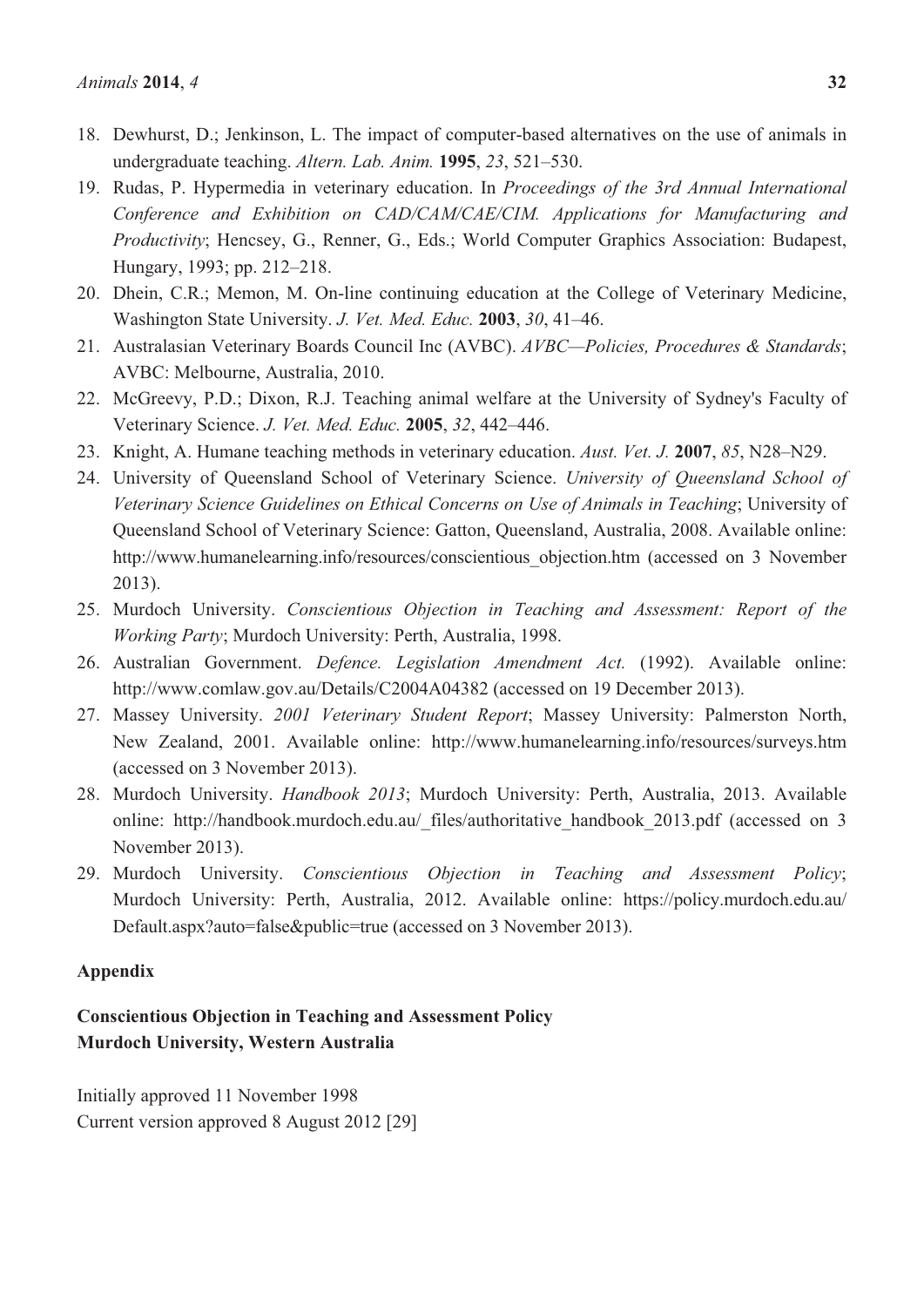# *Purpose*

To provide guidance to students and staff dealing with situations where conscientious belief conflicts with unit requirements.

# *Policy*

- 1. The University recognises that some students may have a conscientious belief which is in conflict with learning activities, including those for assessment, in one or more units in which they enrol. The University shall endeavour to make reasonable accommodations to meet such beliefs. Notwithstanding the provisions of this policy, the University will not act in any way that violates Commonwealth or State law and the University is not obliged to accommodate a conscientious belief which puts it at risk of violating a law (e.g., a belief based on racism).
- 2. In considering such cases, the University accepts that conscientious belief is a genuine and sustained conviction of what may be morally right or wrong that is uninfluenced by any consideration of personal advantage or disadvantage to either the student themselves or others in pursuit of their course of study. This conviction can be based on religious reasons, belief in the sanctity of life, environmental concerns, or other reasons that the student deems central to their belief system.
- 3. The onus is on the student to take the initiative in identifying a conscientious difficulty with a learning activity, including those for assessment and to draw this to the attention of the University before undertaking such practice. [A student cannot appeal against a practice which he or she has already undertaken.] It is preferable for students with a conscientious objection to be identified early, so there is time to assess it and to make any necessary arrangements. Wherever possible, students with a conscientious objection in a unit should raise their difficulties with the Unit Coordinator prior to the start of the unit or in the first three weeks of semester. If the difficulty is with units in future semesters or is systemic to units offered in the course, the student should discuss this with the Academic Chair as early as possible. It is for these staff to assess whether the claim constitutes a conscientious objection and what arrangements can be made to accommodate it. The staff member has the discretion to ask for more information from the student in order to establish whether or not the student has a conscientious belief.
- 4. In cases where Unit Coordinators can foresee students having problems of belief in their unit, the unit study guide should mention these and advise any students with problems about this to see the Unit Coordinator.
- 5. The student can request that there be a suitable alternative, but has no right to demand that the alternative take a particular form. There are also countervailing factors to be taken into account in deciding whether and (if so) how to meet the student's concerns, including:
	- professional requirements: those of external registration bodies, and staff concerns to be able to certify that graduates have met the course learning outcomes and basic professional competencies. This requires a careful consideration of whether or not the learning activity or assessment at issue is essential for the training of practitioners in that profession.